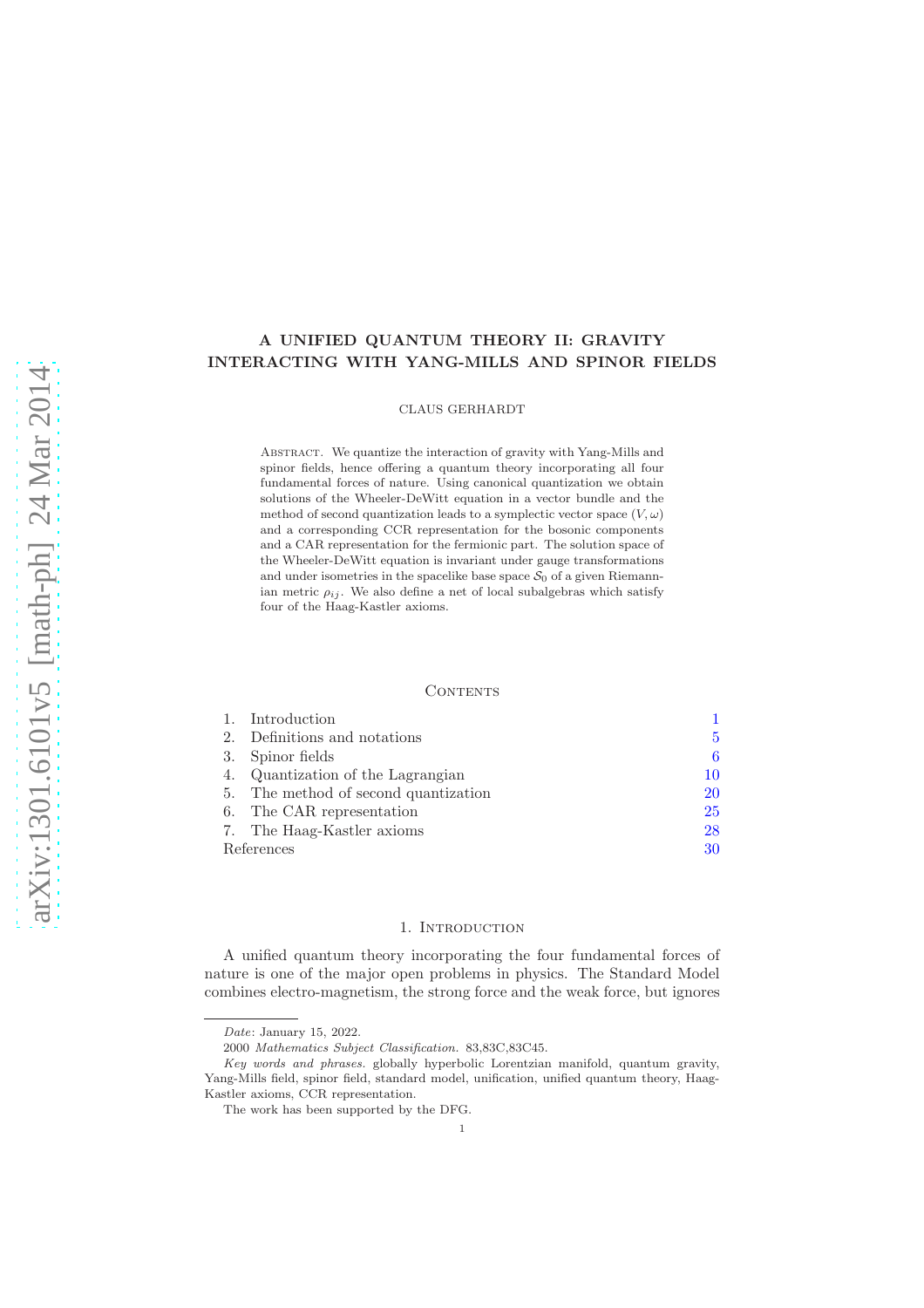gravity. The quantization of gravity is therefore a necessary first step to achieve a unified quantum theory.

The Einstein equations are the Euler-Lagrange equations of the Einstein-Hilbert functional and quantization of a Lagrangian theory requires to switch from a Lagrangian view to a Hamiltonian view. In a ground breaking paper, Arnowitt, Deser and Misner [\[1\]](#page-29-1) expressed the Einstein-Hilbert Lagrangian in a form which allowed to derive a corresponding Hamilton function by applying the Legendre transformation. However, since the Einstein-Hilbert Lagrangian is singular, the Hamiltonian description of gravity is only correct if two additional constraints are satisfied, namely, the Hamilton constraint and the diffeomorphism constraint. Dirac [\[8\]](#page-29-2) proved how to quantize a constrained Hamiltonian system—at least in principle—and his method has been applied to the Hamiltonian setting of gravity, cf. the paper of DeWitt [\[6\]](#page-29-3) and the monographs by Kiefer [\[13\]](#page-29-4) and Thiemann [\[15\]](#page-29-5). In the general case, when arbitrary globally hyperbolic spacetime metrics are allowed, the problem turned out to be extremely difficult and solutions could only be found by assuming a high degree of symmetry.

However, we recently achieved the quantization of gravity for general hyperbolic spacetimes, cf. [\[11\]](#page-29-6), and, in a subsequent paper [\[10\]](#page-29-7), we developed a unified quantum theory for the interaction of gravity with a Yang-Mills field.

Using these results we are able to treat the interaction of gravity with Yang-Mills and spinor fields thereby offering a unified quantum theory for all four fundamental forces. Though we only consider the interaction of gravity with one Yang-Mills and one spinor field the inclusion of additional independent fields poses no problem.

We look at the Lagrangian functional

<span id="page-1-1"></span>(1.1)  
\n
$$
J = \alpha_M^{-1} \int_{\tilde{\Omega}} (\bar{R} - 2A) - \int_{\tilde{\Omega}} \frac{1}{4} \gamma_{\bar{a}\bar{b}} \bar{g}^{\mu \rho_2} \bar{g}^{\lambda \rho_1} F^{\bar{a}}_{\mu \rho_1} F^{\bar{b}}_{\rho_2 \lambda}
$$
\n
$$
- \int_{\tilde{\Omega}} \{ \frac{1}{2} \bar{g}^{\mu \lambda} \gamma_{\bar{a}\bar{b}} \Phi^{\bar{a}}_{\mu} \bar{\Phi}^{\bar{b}}_{\lambda} + V(\Phi) \} + \int_{\tilde{\Omega}} \{ \frac{1}{2} [\tilde{\psi}_I E^{\mu}_{\bar{a}} \gamma^a (D_{\mu} \psi)^I + \overline{\tilde{\psi}_I E^{\mu}_{\bar{a}} \gamma^a (D_{\mu} \psi)^I}] + m \tilde{\psi}_I \psi^I \},
$$

where  $\alpha_M$  is a positive coupling constant,  $\tilde{\Omega} \in N = N^{n+1}$  and N a globally hyperbolic spacetime with metric  $\bar{g}_{\alpha\beta}$ ,  $0 \leq \alpha, \beta \leq n$ .

As we proved in [\[11\]](#page-29-6) we may only consider metrics  $\bar{g}_{\alpha\beta}$  that split with respect to some fixed globally defined time function  $x^0$  such that

<span id="page-1-0"></span>(1.2) 
$$
d\bar{s}^2 = -w^2 (dx^0)^2 + g_{ij} dx^i dx^j
$$

where  $g_{ij}(x^0, \cdot)$  are Riemannian metrics in  $S_0$ ,

(1.3) 
$$
S_0 = \{x^0 = 0\}.
$$

The functional J consists of the Einstein-Hilbert functional, the Yang-Mills and Higgs functional and a massive Dirac term. Instead of the potential

$$
(1.4) \t m\tilde{\psi}_I \psi^I
$$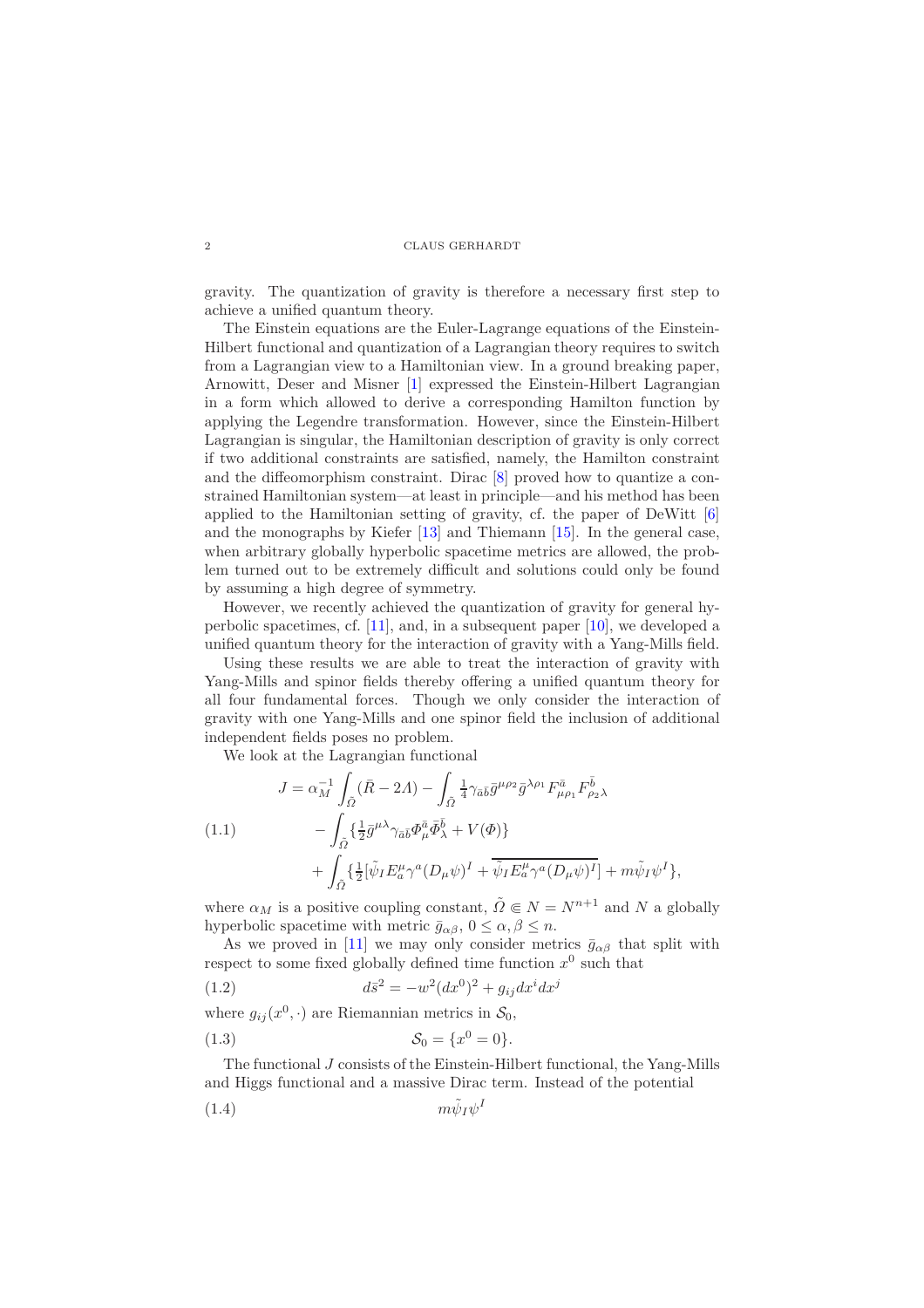we could have considered an arbitrary potential as long as it is quadratic in  $\psi$  and real.

The Yang-Mills field  $(A_\mu)$ 

$$
(1.5) \t\t A_{\mu} = f_{\bar{c}} A_{\mu}^{\bar{c}}
$$

corresponds to the adjoint representation of a compact, semi-simple Lie group  $\mathcal G$  with Lie algebra  $\mathfrak g$ . The  $f_{\bar c}$ ,

$$
(1.6) \t\t f_{\bar{c}} = (f_{\bar{c}\bar{b}}^{\bar{a}})
$$

are the structural constants of g.

We assume the Higgs field  $\Phi = (\Phi^{\bar{a}})$  to have complex valued components. The spinor field  $\psi = (\psi_A^I)$  has a spinor index  $A, 1 \le A \le n_1$ , and a colour index I,  $1 \leq I \leq n_2$ . Here, we suppose that the Lie group has a unitary representation  $R$  such that

$$
(1.7) \t\t t_{\bar{c}} = R(f_{\bar{c}})
$$

are antihermitian matrices acting on  $\mathbb{C}^{n_2}$ . The symbol  $A_\mu \psi$  is now defined by

$$
(1.8)\qquad \qquad A_{\mu}\psi = t_{\bar{c}}\psi A_{\mu}^{\bar{c}}
$$

In our previous papers we used canonical quantization to obtain a first quantization leading to the Wheeler-DeWitt equation

(1.9) Hu = 0,

where the Hamiltonian  $H$  is a symmetric, normally hyperbolic differential operator in a bundle E with base space  $S_0$  and fibers which were considered to be globally hyperbolic Lorentzian manifolds equipped with a Lorentzian metric which was composed of the DeWitt metric and further Riemannian metrics resulting from the presence of the Yang-Mills and Higgs fields.

In a second step we had to use the method of second quantization to develop a quantum field theory for the solutions of the Wheeler-DeWitt equation leading to a real symplectic vector space  $(V, \omega)$  and a corresponding CCR representation. The CCR representation could be defined by a quantum field  $\Phi_M$ , where  $M \subset E$  was a Cauchy hypersurface.

In the present paper we follow this approach. First, we prove in Sec-tion [3](#page-5-0) that the Dirac Lagrangian  $L_D$  (without the integration density) can be expressed in the form

(1.10) 
$$
L_D = \frac{i}{2} (\bar{\chi}_I \dot{\chi}^I - \dot{\bar{\chi}}^I \chi_I) w^{-1} \varphi^{-1} + m i \bar{\chi}_I \gamma^0 \chi^I \varphi^{-1} - \frac{i}{2} {\bar{\chi}_I} \gamma^0 E^k_{a'} \gamma^{a'} \tilde{D}_k \chi^I - \bar{\chi}_I \gamma^0 E^k_{a'} \gamma^{a'} \tilde{D}_k \chi^I \} \varphi^{-1}
$$

Here, we fixed a Riemann metric  $\rho_{ij}$  on  $S_0$  and defined the function  $\varphi$  on N by

<span id="page-2-0"></span>(1.11) 
$$
\varphi^2 = \frac{\det(g_{ij})}{\det(\rho_{ij})},
$$

where the spacetime metric has the form as in [\(1.2\)](#page-1-0).

.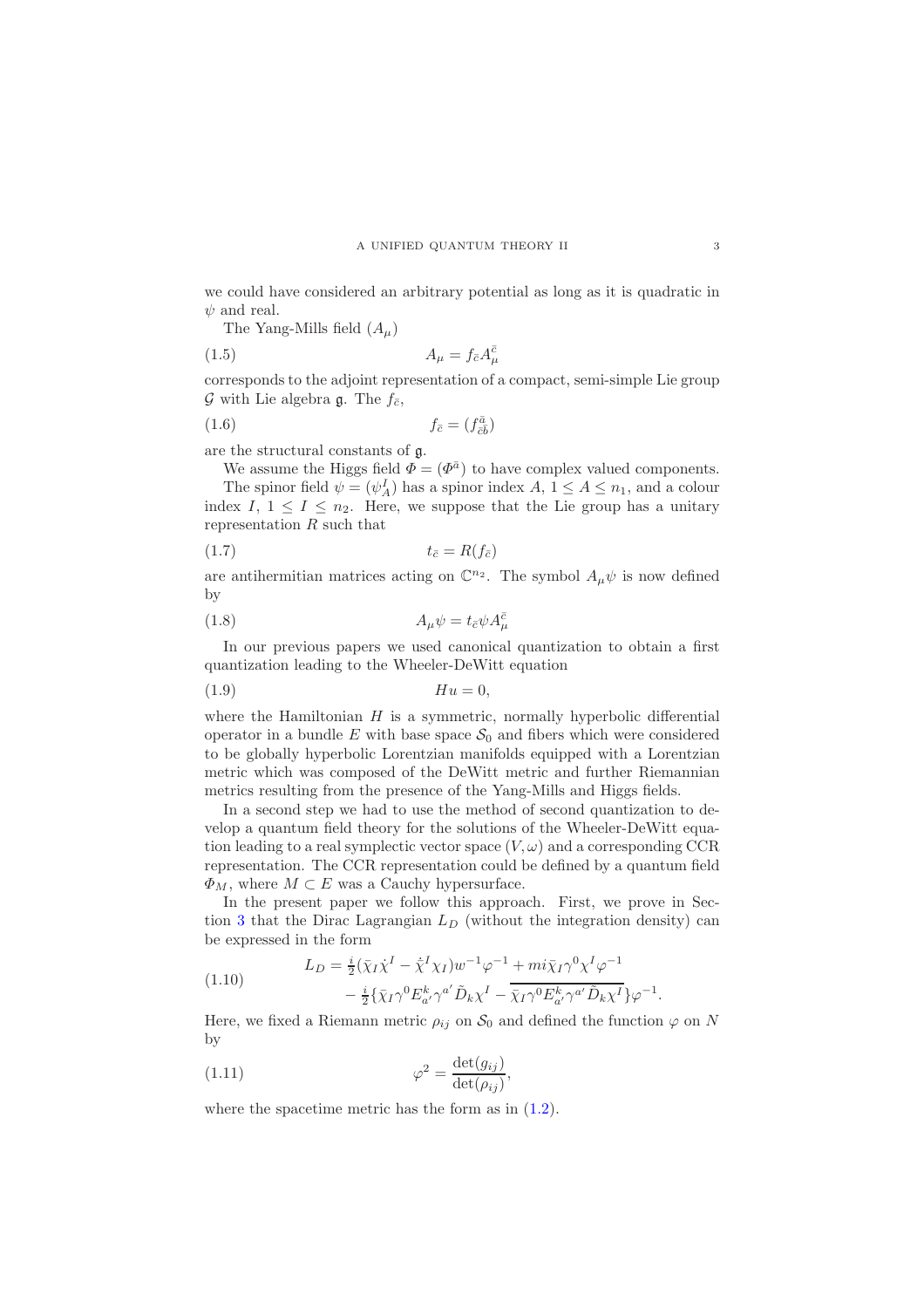The spinor field  $\chi = (\chi_A^I)$  is defined by

$$
\chi = \sqrt{\varphi} \psi.
$$

Applying Casalbuoni's results in [\[4\]](#page-29-8) and [\[5\]](#page-29-9) we obtain a corresponding Hamilton function

(1.13) 
$$
H_D = \frac{i}{2} \{ \bar{\chi}_I \gamma^0 E_{a'}^k \gamma^{a'} \tilde{D}_k \chi^I - \overline{\bar{\chi}_I \gamma^0 E_{a'}^k \gamma^{a'} \tilde{D}_k \chi^I} - m i \bar{\chi}_I \gamma^0 \chi^I,
$$

where  $\bar{\chi}_I^A$  and  $\chi_B^J$  satisfy the anticommutation rules

(1.14) 
$$
\{\bar{\chi}_I^A, \chi_B^J\}_+^* = -i\delta_I^J \delta_B^A.
$$

Canonical quantization—with  $\bar{h} = 1$ —then requires that the corresponding operators  $\hat{\chi}^I_A$ ,  $\hat{\bar{\chi}}^B_J$  satisfy the anticommutative rules

(1.15) 
$$
[\hat{\chi}_A^I, \hat{\chi}_J^B]_+ = i\{\chi_A^I, \bar{\chi}_J^B\}_+^* = \delta_J^I \delta_A^B
$$

and

(1.16) 
$$
[\hat{\chi}_I^A, \hat{\chi}_J^B]_+ = [\hat{\chi}_A^I, \hat{\chi}_B^J]_+ = 0.
$$

We realize these quantum rules in the Grassmann algebra

$$
(1.17)\t\t\t\t\mathcal{P} = \mathcal{P}(\chi_A^I)
$$

consisting of polynomial functions

(1.18) 
$$
u = a_0 + \sum_{k,m} a_{I_1 \cdots I_k}^{A_1 \cdots A_m} \chi_{A_1 \cdots A_m}^{I_1 \cdots I_k},
$$

where the coefficients are complex numbers being asymmetric in their indices, by defining

$$
\bar{\chi}_I^A = \frac{\partial}{\partial \chi_A^I}
$$

to be the left derivative. The space  $P$  is also endowed with a natural Hermitian scalar product.

After quantization the Hamilton operator  $H_D$  can be viewed as a selfadjoint operator in the finite dimensional Hilbert space P.

We then define two bundles. The first bundle  $E$  is essentially the bundle we already used in [\[10\]](#page-29-7) with base space  $S_0$  and fibers

(1.20) 
$$
\mathcal{F}(x) = F(x) \times (\mathfrak{g} \otimes T_x^{0,1}(\mathcal{S}_0)) \times \mathfrak{g} \times \mathfrak{g}.
$$

The second bundle is a vector bundle  $\hat{E}$  with base space E and fiber

(1.21) 
$$
\hat{\mathcal{F}} = T_{x, \text{ symm}}^{0,2}(\mathcal{S}_0) \times (\mathfrak{g} \otimes T_x^{0,1}(\mathcal{S}_0)) \times \mathfrak{g} \times \mathcal{P}.
$$

Writing the elements  $u$  of the fiber in coordinates we obtain

(1.22) 
$$
u = (f_{ij}, A_m^{\bar{a}}, \Phi^{\bar{b}}, w),
$$

where  $w \in \mathcal{P}$ , the components  $\Phi^{\bar{b}}$  are complex, while  $f_{ij}$  and  $A_m^{\bar{a}}$  are real. We consider  $\hat{\mathcal{F}}$  to be a real vector space and shall later equip it with a natural real scalar product.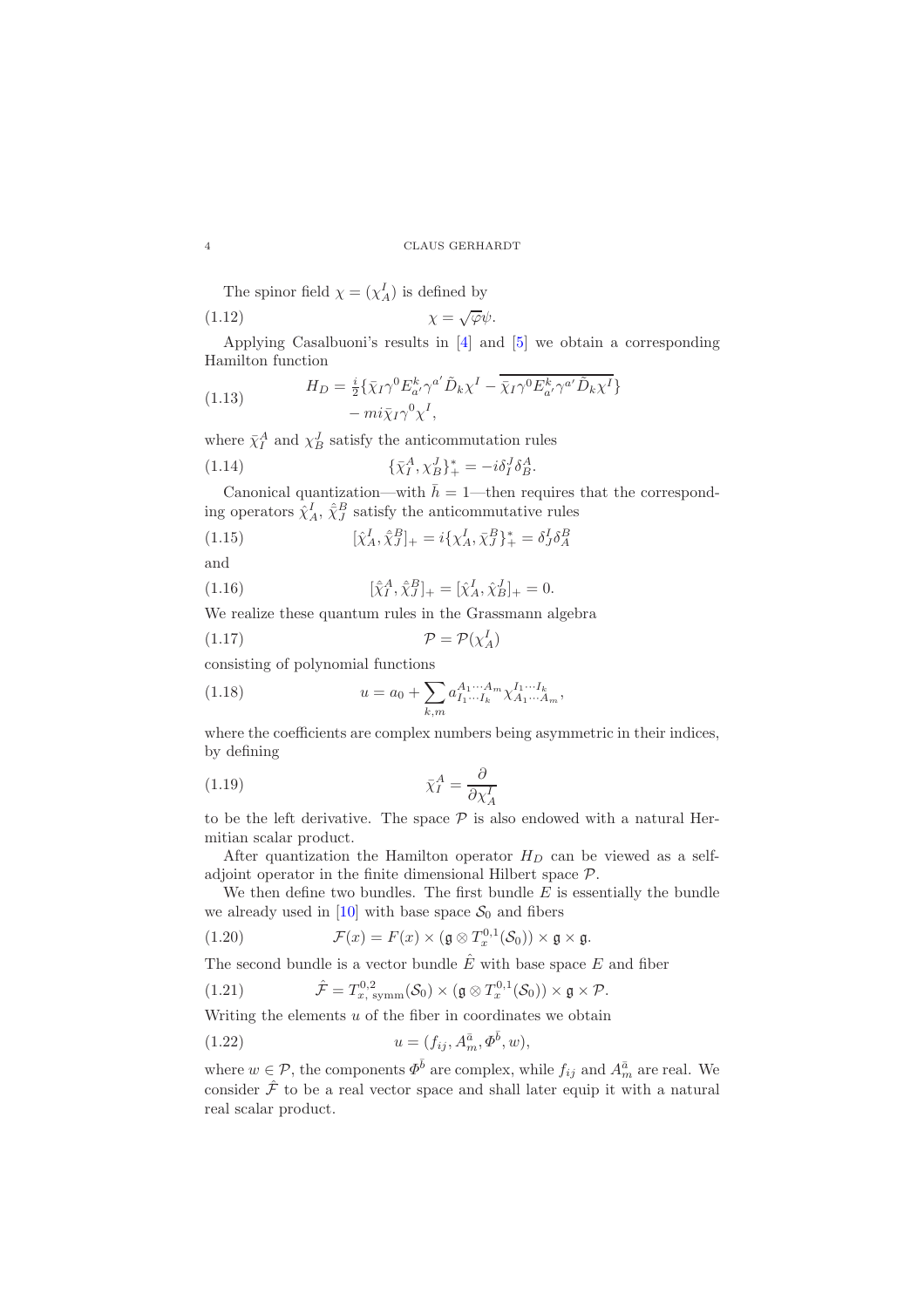The common Hamilton function has the form

(1.23) 
$$
H = H_G + H_{YM} + H_H + H_D
$$

$$
\equiv \tilde{H} + H_D.
$$

and after quantization it will be transformed to a symmetric, normally hyperbolic differential operator  $H$  acting only in the fibers of  $E$ .  $H$  looks like

$$
(1.24) \t\t H = -\Delta + c,
$$

where  $H_D$  is part of the zero order term c and H is defined for sections  $u \in C_c^{\infty}(E, \hat{E})$ . The solution space of the Wheeler-DeWitt equation

(1.25) Hu = 0

is identical with

$$
(1.26) \tG(C_c^{\infty}(E, \hat{E})),
$$

where  $G$  is the Green's operator.

In order to apply the method of second quantization we split the fiber in  $\hat{E}$  into its bosonic and fermionic components. For the bosonic components we obtain a CCR representation of a symplectic vector space  $(V, \omega)$  and each Cauchy hypersurface  $M \subset E$  defines a quantum field  $\Phi_M$  such that

(1.27) 
$$
W([u]) = e^{i\Phi_M(u)}, \qquad [u] \in V,
$$

is a Weyl system for  $(V, \omega)$ , while we construct a CAR representation and a corresponding quantum field for the fermionic part.

These results are proved in Section [5](#page-19-0) and Section [6.](#page-24-0) In the last section we define local subalgebras and prove that they satisfy four Haag-Kastler axioms.

Let us conclude this section with the important remark:

1.1. **Remark.** The choice of the metric  $\rho_{ij}$  in [\(1.11\)](#page-2-0) is arbitrary, but the metric should have a rich group of isometries, since these isometries as well as the gauge transformations act as isometries in the fibers of  $\hat{E}$  and they leave the solution space of the Wheeler-DeWitt equation invariant. They are also symplectic transformations in  $(V, \omega)$ .

### 2. Definitions and notations

<span id="page-4-0"></span>Greek indices  $\alpha$ ,  $\beta$  range from 0 to n, Latin i, j, k from 1 to n and we stipulate  $0 \le a, b \le n$  but  $1 \le a', b' \le n$ . Barred indices  $\bar{a}$  refer to the Lie algebra  $\mathfrak{g}, 1 \leq \bar{a} \leq n_0 = \dim \mathfrak{g}.$ 

 $\gamma_{\bar{a}\bar{b}}$  is the Cartan-Killing metric.

The Dirac matrices are denoted by  $\gamma^a$  and they satisfy

(2.1) 
$$
\gamma^a \gamma^b + \gamma^b \gamma^a = 2 \eta^{ab} I,
$$

where  $\eta_{ab}$  is the Minkowski metric with signature  $(-, +, \ldots, +)$ .  $\gamma^0$  is antihermitian and  $\gamma^{a'}$  Hermitian.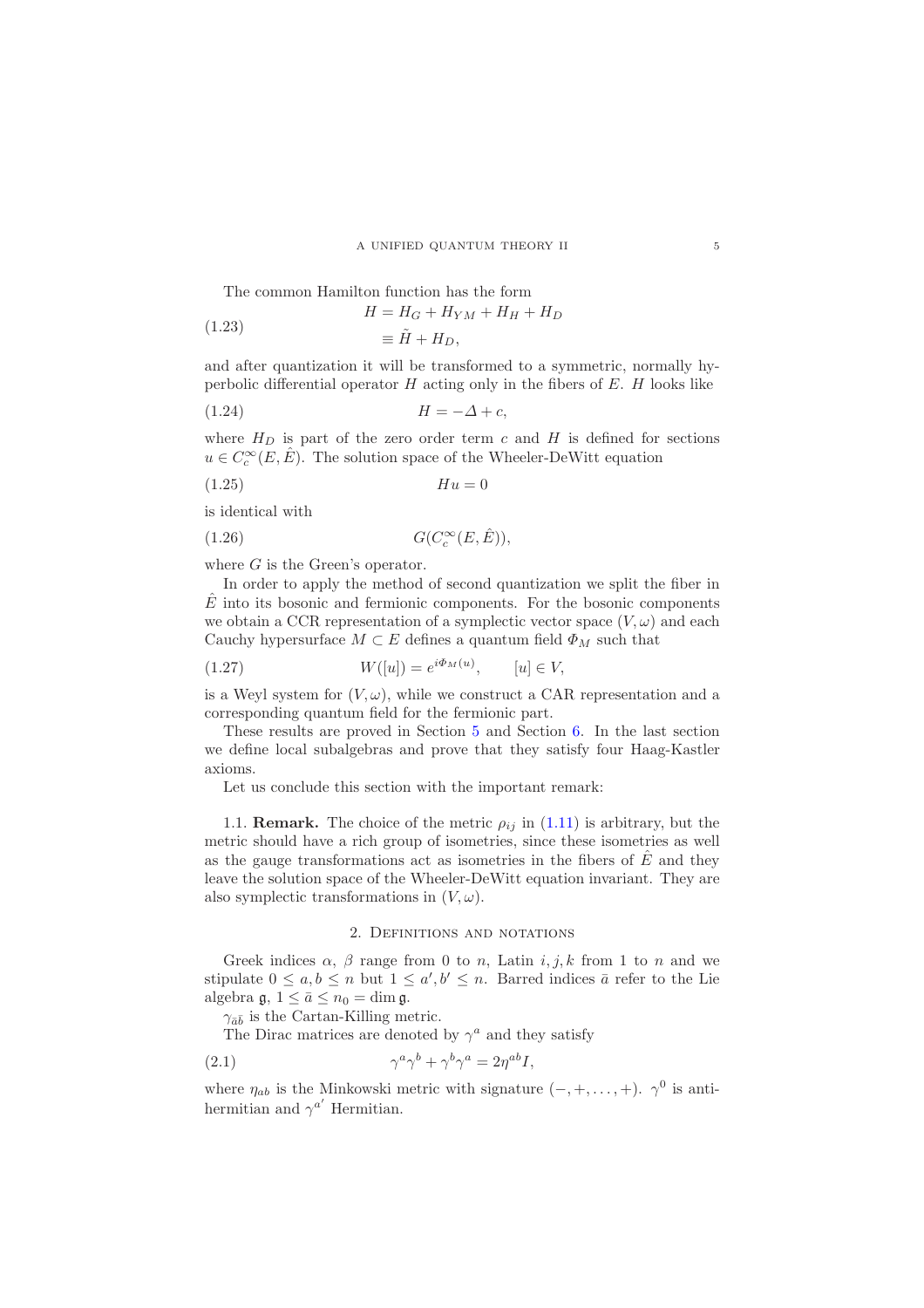The indices  $a, b$  are always raised or lowered with the help of the Minkowski metric, Greek indices with the help of the spacetime metric  $\bar{g}_{\alpha\beta}$ .

The  $\gamma^a$  act in

$$
(2.2) \t\t\t\t\mathbb{C}^2^{\frac{n+1}{2}},
$$

if n is odd and in

$$
(2.3) \t\t\t\t\mathbb{C}^{2^{\frac{n}{2}}} \oplus \mathbb{C}^{2^{\frac{n}{2}}},
$$

if  $n$  is even. In both cases we simply refer to these spaces as

$$
(2.4) \t\t \mathbb{C}^{n_1},
$$

i.e., the spinor index A has range  $1 \leq A \leq n_1$ .

The colour index I has range  $1 \leq I \leq n_2$  and hence a spinor field  $\psi_A^I$  has values in

$$
(2.5) \t\t \mathbb{C}^{n_1} \otimes \mathbb{C}^{n_2}.
$$

<span id="page-5-0"></span>Finally, a Hermitian form  $\langle \cdot, \cdot \rangle$  is antihermitian in the first argument.

### 3. Spinor fields

The Lagrangian of the spinor field is stated in [\(1.1\)](#page-1-1). Here,  $\psi = (\psi_A^I)$  is a multiplet of spinors with spin  $\frac{1}{2}$ ; A is the spinor index,  $1 \leq A \leq n_1$ , and I,  $1 \leq I \leq n_2$ , the *colour* index. We shall also lower or raise the index I with the help of the Euclidean metric  $(\delta_{IJ})$ .

Let  $\varGamma_{\mu}$  be the spinor connection

(3.1) 
$$
\Gamma_{\mu} = \frac{1}{4} \omega_{\mu}{}^{b}{}_{a} \gamma_{b} \gamma^{a},
$$

then the covariant derivative  $D_{\mu}\psi$  is defined by

(3.2) 
$$
D_{\mu}\psi = \psi_{,\mu} + \Gamma_{\mu}\psi + A_{\mu}\psi.
$$

Let  $(e_{\lambda}^{b})$  be a *n*-bein such that

(3.3) 
$$
\bar{g}_{\mu\lambda} = \eta_{ab} e^a_\mu e^b_\lambda,
$$

where  $(\eta_{ab})$  is the Minkowski metric, and let  $(E^{\mu}_{a})$  be its inverse

(3.4) 
$$
E_a^{\mu} = \eta_{ab}\bar{g}^{\mu\lambda}e_{\lambda}^b,
$$

cf. [\[9,](#page-29-10) p. 246].

The covariant derivative of  $E_a^{\alpha}$  with respect to  $(\bar{g}_{\alpha\beta})$  is then given by

,

(3.5) 
$$
E_{a;\mu}^{\alpha} = E_{a;\mu}^{\alpha} + \bar{\Gamma}_{\mu\beta}^{\alpha} E_a^{\beta}
$$

and

(3.6) 
$$
\omega_{\mu}{}^{b}{}_{a} = E^{\lambda}_{a;\mu} e^b_{\lambda} = -E^{\lambda}_{a} e^b_{\lambda;\mu}
$$

hence the spin connection  $\Gamma_{\mu}$  can be expressed as

(3.7) 
$$
\Gamma_{\mu} = \frac{1}{4} \omega_{\mu}{}^{b}{}_{a} \gamma_{b} \gamma^{a} = \frac{1}{4} E^{\lambda}_{a;\mu} e^b_{\lambda} \gamma_{b} \gamma^{a} = -\frac{1}{4} E^{\lambda}_{a} e^b_{\lambda;\mu} \gamma_{b} \gamma^{a}.
$$

We shall first show: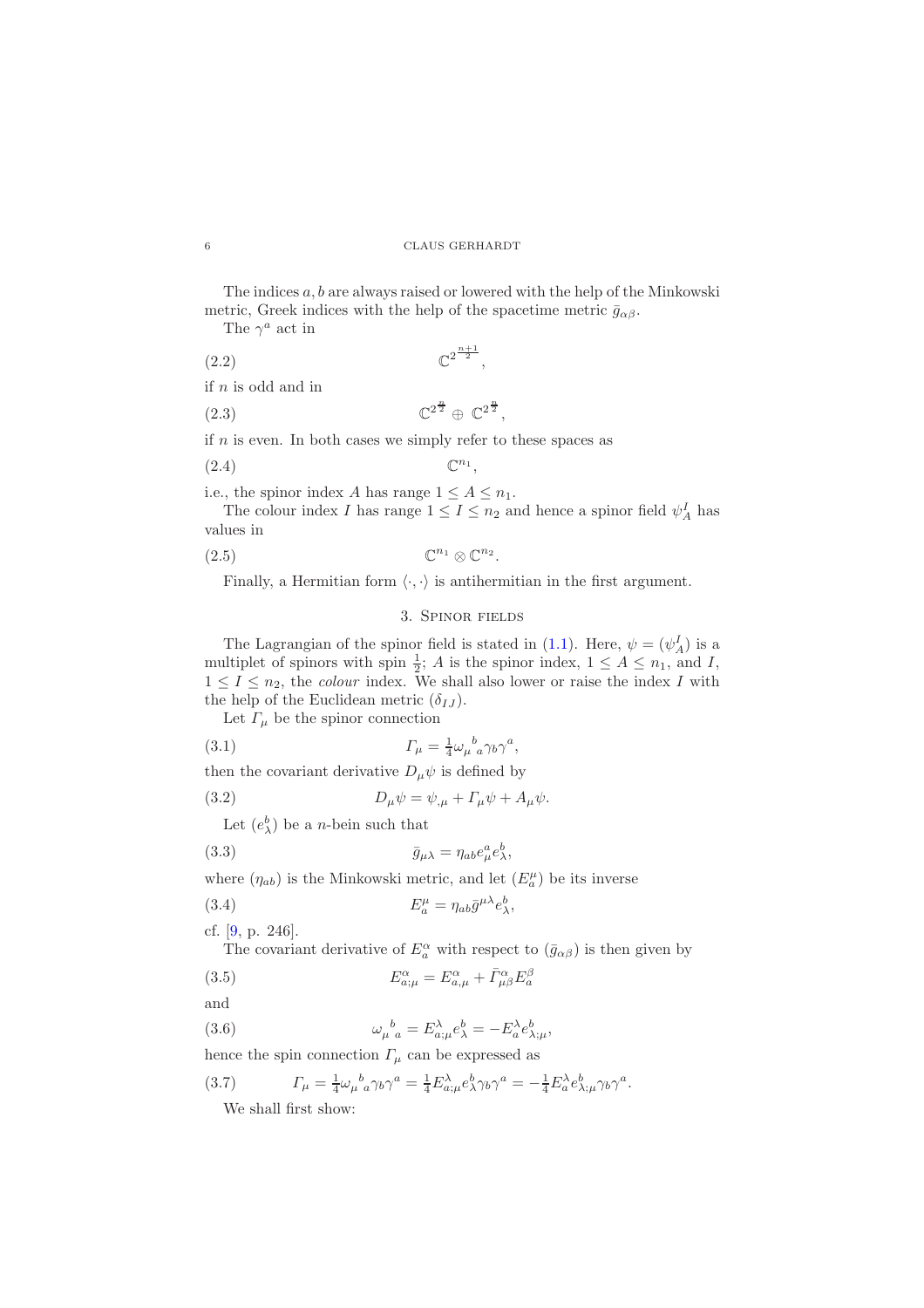<span id="page-6-2"></span>3.1. Lemma. Let  $\bar{g}_{\alpha\beta}$  be a fixed spacetime metric that is split by the time function  $x^0$ , then there exists an orthonormal frame  $(e_{\lambda}^a)$  such that

(3.8) 
$$
e_k^0 = 0, \t 1 \le k \le n,
$$

and

(3.9) 
$$
e_{k;0}^{a'} = e_{,0}^{a'} - \bar{\Gamma}_{k0}^{\lambda} e_{\lambda}^{a'} = 0
$$

for all  $1 \leq a' \leq n$  and  $1 \leq k \leq n$ .

Proof. Assume that

$$
(3.10) \t\t \bar{g}_{00} = -w^2,
$$

then define the conformal metric

$$
\tilde{g}_{\alpha\beta} = w^{-2} \bar{g}_{\alpha\beta}.
$$

The curves

(3.12) 
$$
(\gamma^{\alpha}(t,x)) = (t,x^i), \qquad x \in \mathcal{S}_0,
$$

are then geodesics with respect to  $\tilde{g}_{\alpha\beta}$ . Let  $(\hat{e}_{\lambda}^{\alpha'} )$  $\alpha^a_{\lambda}$ ,  $1 \leq a' \leq n$ , be an orthonormal frame in  $T^{0,1}(\mathcal{S}_0) \hookrightarrow T^{0,1}(N)$  such that

(3.13) 
$$
\hat{e}_0^{a'} = 0 \quad \forall 1 \le a' \le n.
$$

The  $\hat{e}^{a'}$  depend on  $x = (x^i) \in \mathcal{S}_0$ . Let  $(\tilde{e}_{\lambda}^{a'}$  $_{\lambda}^{a'}$   $(t, x)$  be the solutions of the flow equations

(3.14) 
$$
\frac{D}{dt}\tilde{e}_{\lambda}^{a'} = 0,
$$

$$
\tilde{e}_{\lambda}^{a'}(0, x) = \hat{e}_{\lambda}^{a'}(x),
$$

i.e., we parallel transport  $\hat{e}^{a'}$  along the geodesics. Setting

(3.15) 
$$
(\tilde{e}^0_\lambda) = (1, 0, \dots, 0)
$$

the  $(\tilde{e}^a_\lambda)$  are then an orthonormal frame of 1-forms in  $(N, \tilde{g}_{\alpha\beta})$  such that the  $\tilde{e}^a$  satisfy

<span id="page-6-0"></span>(3.16) 
$$
\tilde{e}_{\lambda:0}^a = 0 \qquad \forall \, 0 \le a \le n,
$$

where we indicate covariant differentiation with respect to  $\tilde{g}_{\alpha\beta}$  by a colon. Define  $e^a_\lambda$  by

$$
(3.17) \t\t e_{\lambda}^a = w \tilde{e}_{\lambda}^a,
$$

then the  $e^a_\lambda$  are orthonormal frames in  $(N, \bar{g}_{\alpha\beta})$ . The Christoffel symbols  $\bar{\Gamma}^{\gamma}_{\alpha\beta}$ resp.  $\tilde{\Gamma}_{\alpha\beta}^{\gamma}$  are related by the formula

<span id="page-6-1"></span>(3.18) 
$$
\bar{\Gamma}_{\alpha\beta}^{\gamma} = \tilde{\Gamma}_{\alpha\beta}^{\gamma} - w^{-1} w_{\alpha} \delta_{\beta}^{\gamma} + w^{-1} w_{\beta} \delta_{\alpha}^{\gamma} - w^{-1} \check{w}^{\gamma} \tilde{g}_{\alpha\beta},
$$

where

(3.19) 
$$
\tilde{w}^{\gamma} = \tilde{g}^{\gamma \lambda} w_{\lambda}.
$$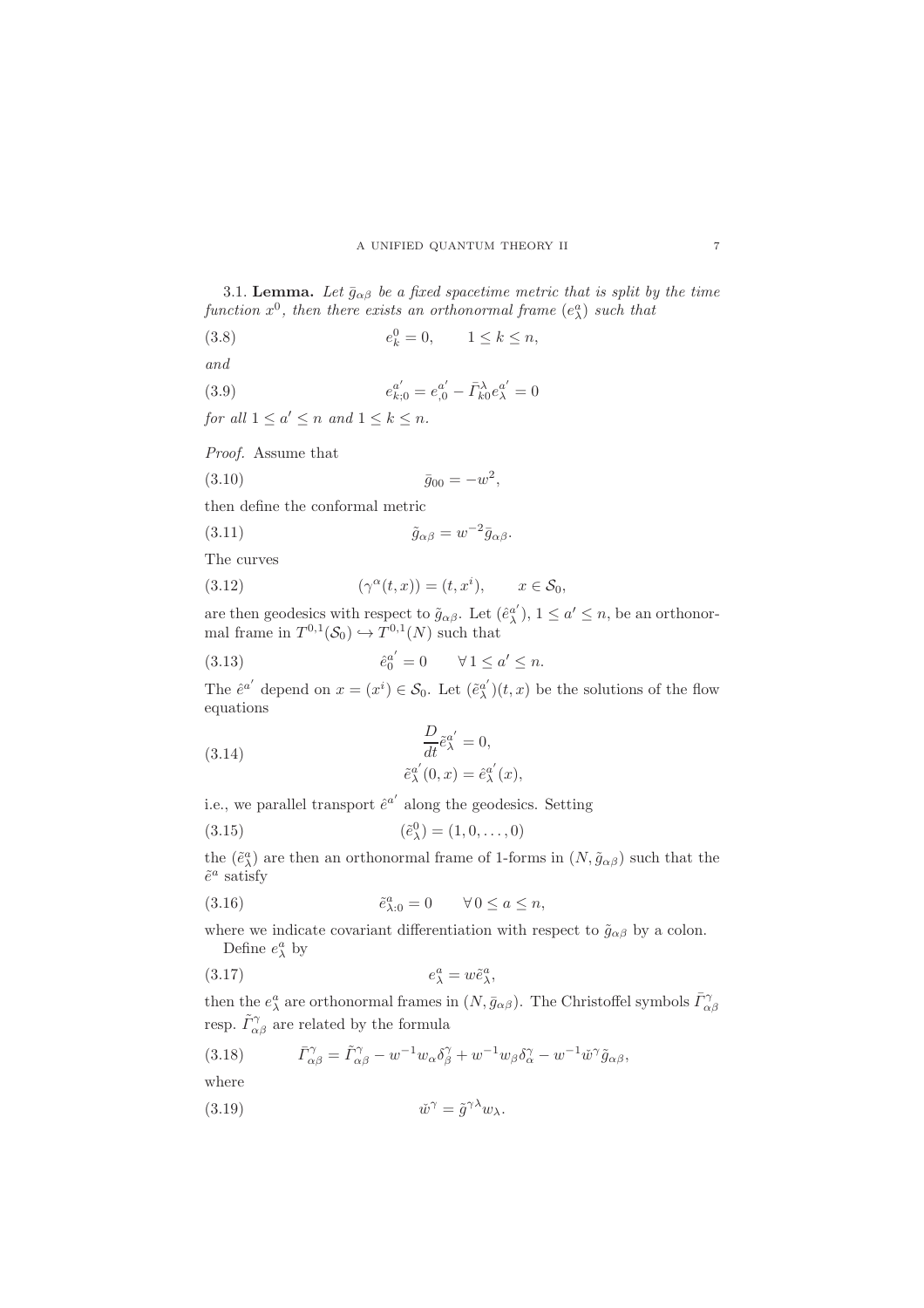In view of [\(3.16\)](#page-6-0) we then infer

(3.20) 
$$
0 = \tilde{e}_{j:0}^{a'} = \dot{\tilde{e}}_{j}^{a'} - \tilde{\Gamma}_{0j}^{k} \tilde{e}_{k}^{a'}
$$
  
and we deduce further  

$$
e_{j;0}^{a'} = \dot{w}\tilde{e}_{j}^{a'} + w\dot{\tilde{e}}_{j}^{a'} - \bar{\Gamma}_{0j}^{k} w \tilde{e}_{k}^{a'}
$$
  

$$
= \dot{w}\tilde{e}_{j}^{a'} + \tilde{\Gamma}_{0j}^{k} w \tilde{e}_{k}^{a'} - \bar{\Gamma}_{0j}^{k} w \tilde{e}_{k}^{a'}
$$

 $= 0$ 

because of  $(3.18)$ .

Subsequently we shall always use these particular orthonormal frames.

k

We are now able to simplify the expressions for the spin connections

(3.22) 
$$
\Gamma_{\mu} = -\frac{1}{4} E_{a}^{\lambda} e_{\lambda;\mu}^{b} \gamma_{a} \gamma^{b}.
$$

We have

 $(3.25)$ 

$$
4\Gamma_0 = -E_a^{\lambda} e_{\lambda;0}^b \gamma^a
$$
  
=  $-E_a^{\lambda} e_{\lambda;0}^0 \gamma_0 \gamma^a - E_a^{\lambda} e_{\lambda;0}^b \gamma_0 \gamma^a$   
=  $-E_0^0 e_{0;0}^0 \gamma_0 \gamma^0 - E_a^i e_{i;0}^0 \gamma_0 \gamma^a - E_0^0 e_{0;0}^b \gamma_0 \gamma_0 \gamma^0 - E_a^i e_{i;0}^b \gamma_0 \gamma_0 \gamma^a$   
=  $-E_a^i e_{i;0}^0 \gamma_0 \gamma^a - E_0^0 e_{0;0}^b \gamma_0 \gamma^0$ 

in view of Lemma [3.1](#page-6-2) and the fact that

λ

$$
(3.24) \t\t e_{0;0}^0 = 0.
$$

The matrices  $\gamma_0 \gamma^{a'}$  and  $\gamma_{b'} \gamma^0$  are hermitian, since  $\gamma^0$  is antihermitean,  $\gamma^{a'}$ hermitean and there holds

$$
\gamma_0\gamma^{a'}=-\gamma^{a'}\gamma_0.
$$

Hence, the quadratic form

(3.26) 
$$
\tilde{\psi} E_a^0 \gamma^a \Gamma_0 \psi = -i E_0^0 \bar{\psi} \Gamma_0 \psi
$$

is imaginary and will be eliminated by adding its complex conjugate.  $\Gamma_0$  can therefore be ignored which we shall indicate by writing

(3.27) Γ<sup>0</sup> ≃ 0.

A similar notation should apply to other terms that will be cancelled when adding the complex conjugates.

Let us consider  $\Gamma_k$ :

$$
4\Gamma_k = -E_a^{\lambda} e_{\lambda;k}^b \gamma_b \gamma^a
$$
  
(3.28)  

$$
= -E_a^{\lambda} e_{\lambda;k}^0 \gamma_0 \gamma^a - E_a^{\lambda} e_{\lambda;k}^b \gamma_{b'} \gamma^a
$$
  

$$
= -E_0^0 e_{0;k}^0 \gamma_0 \gamma^0 - E_a^i e_{i;k}^0 \gamma_0 \gamma^{a'} - E_0^0 e_{0;k}^{b'} \gamma_{b'} \gamma^0 - E_a^i e_{i;k}^{b'} \gamma_{b'} \gamma^{a'}.
$$

The first term on the right-hand side vanishes, since

(3.29) 
$$
e_{0;k}^0 = w_k - \bar{\Gamma}_{0k}^0 w = 0.
$$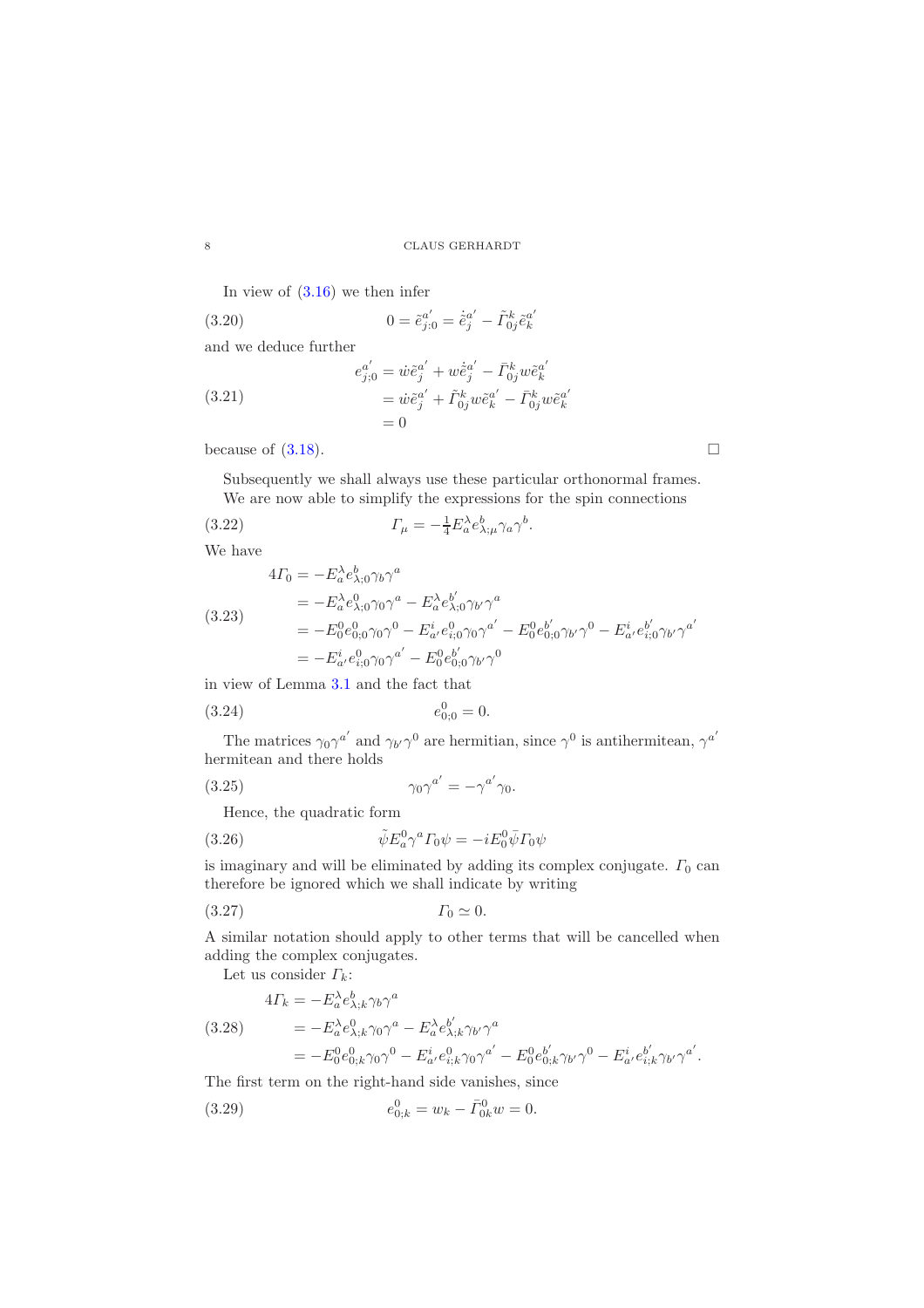Furthermore, there holds

(3.30)  
\n
$$
e_{i;k}^{0} = -\bar{I}_{ik}^{0} w = -\frac{1}{2} \dot{g}_{ik} w^{-1}
$$
\nand  
\n(3.31)  
\n
$$
e_{0;k}^{b'} = -\bar{I}_{0k}^{j} e_{j}^{b'} = -\frac{1}{2} g^{lj} \dot{g}_{kl} e_{j}^{b'},
$$

yielding

<span id="page-8-0"></span>(3.32) 
$$
4\Gamma_k = \frac{1}{2}\dot{g}_{ik}w^{-1}E^i_{a'}\gamma_0\gamma^{a'} + \frac{1}{2}w^{-1}g^{lj}\dot{g}_{kl}e^{b'}_i\gamma_{b'}\gamma^0 - E^i_{a'}e^{b'}_{i;k}\gamma_{b'}\gamma^{a'} = w^{-1}\dot{g}_{ik}E^i_{a'}\gamma_0\gamma^{a'} - E^i_{a'}e^{b'}_{i;k}\gamma_{b'}\gamma^{a'},
$$

since

(3.33) 
$$
\gamma_0 \gamma^{a'} = -\gamma^{a'} \gamma_0.
$$

The first term on the right-hand side of [\(3.32\)](#page-8-0) has to be eliminated because of the presence of  $\dot{g}_{ik}$ . To achieve this fix a Riemannian metric  $\rho_{ij} = \rho_{ij}(x) \in$  $T^{0,2}(\mathcal{S}_0)$  and define the function  $\varphi$  by

<span id="page-8-1"></span> $a' \gamma^{a'} \chi_{k}$ 

(3.34) 
$$
\varphi = \sqrt{\frac{\det g_{ij}}{\det \rho_{ij}}}
$$

and the spinors  $\chi = (\chi_A^i)$  by

(3.35) χ = √ ϕψ,

then

(3.36) 
$$
\dot{\chi} = \sqrt{\varphi} \dot{\psi} + \frac{1}{4} g^{ij} \dot{g}_{ij} \chi
$$
 and

(3.37) 
$$
\chi_{,k} = \frac{1}{2} \varphi_k \varphi^{-1/2} \chi + \sqrt{\varphi} \psi_{,k}.
$$

Looking at the real part of the quadratic form

 $(3.38)$ 

we deduce that

(3.39) χ,k ≃ √ ϕψ,k.

Moreover, we infer

(3.40)  
\n
$$
i\tilde{\psi}E_{c'}^k\gamma^{c'}\Gamma_k\psi = i\bar{\psi}E_{c'}^k\gamma^0\gamma^{c'}\Gamma_k\psi
$$
\n
$$
= \frac{1}{4}i\bar{\psi}E_{c'}^kE_{a'}^jw^{-1}\dot{g}_{jk}\gamma^0\gamma^{c'}\gamma_0\gamma^{a'}\psi
$$
\n
$$
- \frac{1}{4}i\bar{\psi}E_{c'}^kE_{a'}^j\epsilon_{j;k}^{b'}\gamma^0\gamma^{c'}\gamma_{b'}\gamma^{a'}\psi.
$$

We now observe that

- $(3.41)$  ${}^{0}\gamma^{c'}\gamma_0\gamma^{a'} = -\gamma^0\gamma_0\gamma^{c'}\gamma^{a'} = -\gamma^{c'}\gamma^{a'},$ hence
- $(3.42)$  $\int_{c'}^k E^j_{a'} \gamma^0 \gamma^{c'} \gamma_0 \gamma^{a'} = - E^k_{c'} E^j_{a'} \gamma^{c'} \gamma^{a'} = - g^{jk}$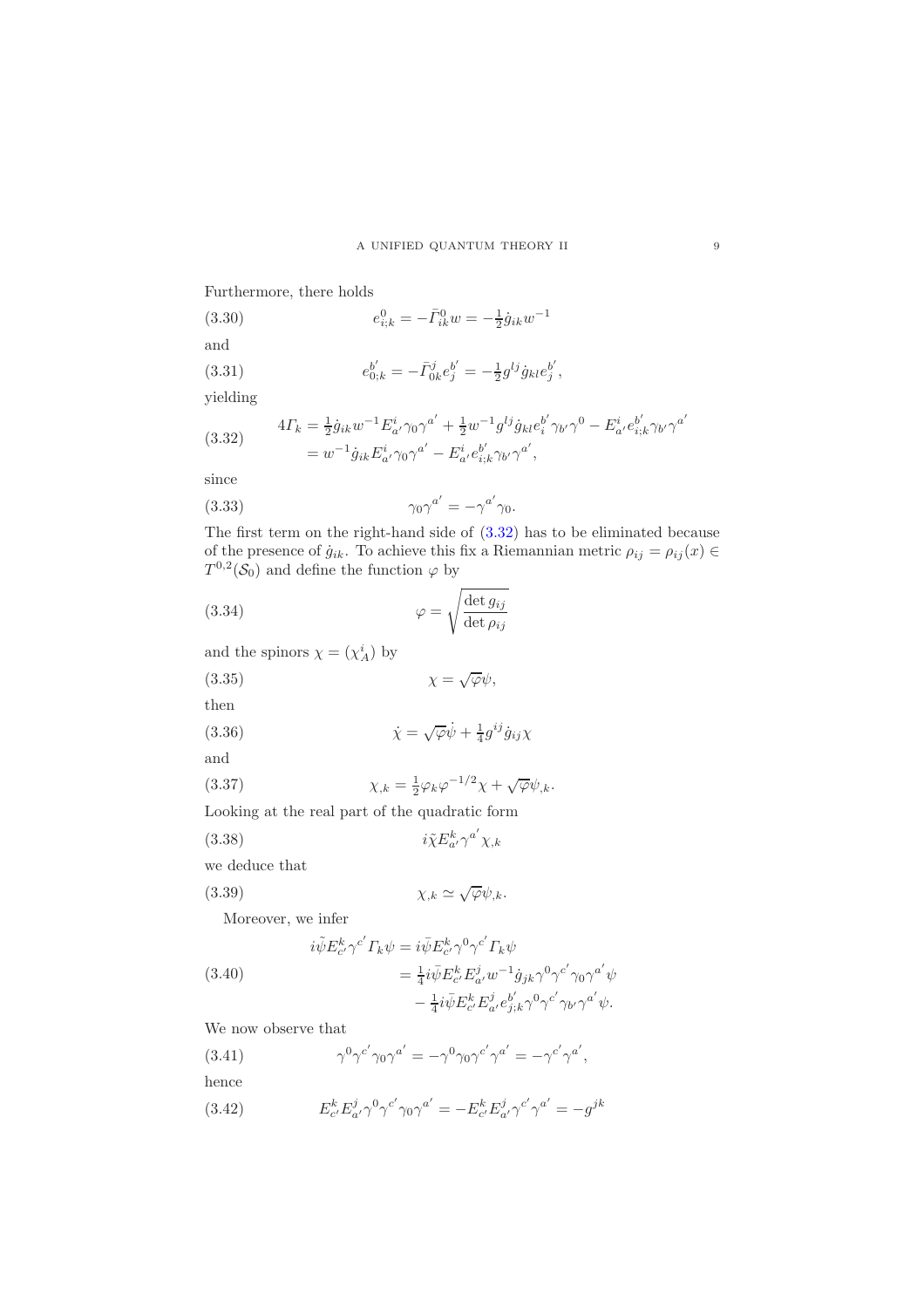and we conclude

(3.43) 
$$
i\tilde{\psi} E_c^{\mu} \gamma^c D_{\mu} \psi \varphi \simeq -i\bar{\chi} \dot{\chi} w^{-1} + i\bar{\chi} E_{c'}^{k} \gamma^0 \gamma^{c'} \{ \chi_{,k} - \frac{1}{4} E_{a'}^{j} e_{j;k}^{b'} \gamma_{b'} \gamma^{a'} \chi + A_k \chi \}
$$

3.2. **Remark.** The term in the braces is the covariant derivative of  $\chi$  with respect to the spin connection  $\tilde{\Gamma}_k$ 

(3.44) 
$$
\tilde{\Gamma}_{ka'}^{b'} = \frac{1}{4} \tilde{\omega}_{ka'}^{b'} = -\frac{1}{4} E_{a'}^j e_{j;k}^{b'} \gamma_{b'} \gamma^{a'}
$$

and the Yang-Mills connection  $(A_\mu)$  satisfying  $A_0 = 0$  such that

<span id="page-9-1"></span>(3.45) 
$$
\tilde{D}_k \chi = \chi_{,k} + \tilde{\Gamma}_k \chi + A_k \chi.
$$

The gauge transformations for both the Yang-Mills connection as well as for the spin connection do not depend on  $x^0$  but only on  $x \in \mathcal{S}_0$ . In case of the Yang-Mills connection this has already been proved in [\[10,](#page-29-7) Lemma 2.6] while the proof for the spin connection  $\tilde{\Gamma}_k$  will be given in the next section.

Summarizing the preceding results we obtain:

<span id="page-9-4"></span>3.3. Lemma. The Dirac Lagrangian can be expressed in the form

(3.46) 
$$
L_D = \frac{i}{2} (\bar{\chi}_I \dot{\chi}^I - \dot{\bar{\chi}}^I \chi_I) w^{-1} \varphi^{-1} + m i \bar{\chi}_I \gamma^0 \chi^I \varphi^{-1} - \frac{i}{2} {\bar{\chi}_I} \gamma^0 E^k_{a'} \gamma^{a'} \tilde{D}_k \chi^I - \overline{\bar{\chi}_I} \gamma^0 E^k_{a'} \gamma^{a'} \tilde{D}_k \chi^I \} \varphi^{-1},
$$

<span id="page-9-0"></span>where  $\chi$  and  $\tilde{D}_k$  are defined in [\(3.35\)](#page-8-1) resp. [\(3.45\)](#page-9-1).

<span id="page-9-3"></span>4. Quantization of the Lagrangian

We consider the functional

<span id="page-9-2"></span>(4.1)  
\n
$$
J = \alpha_M^{-1} \int_{\tilde{\Omega}} (\bar{R} - 2\Lambda) - \int_{\tilde{\Omega}} \frac{1}{4} \gamma_{\bar{a}\bar{b}} \bar{g}^{\mu \rho_2} \bar{g}^{\lambda \rho_1} F^{\bar{a}}_{\mu \rho_1} F^{\bar{b}}_{\rho_2 \lambda}
$$
\n
$$
- \int_{\tilde{\Omega}} \{ \frac{1}{2} \bar{g}^{\mu \lambda} \gamma_{\bar{a}\bar{b}} \Phi^{\bar{a}}_{\mu} \bar{\Phi}^{\bar{b}}_{\lambda} + V(\Phi) \} + \int_{\tilde{\Omega}} \{ \frac{1}{2} [\tilde{\psi}_I E^{\mu}_{\bar{a}} \gamma^a (D_{\mu} \psi)^I + \overline{\tilde{\psi}_I E^{\mu}_{\bar{a}} \gamma^a (D_{\mu} \psi)^I}] + m \tilde{\psi}_I \psi^I \},
$$

where  $\alpha_M$  is a positive coupling constant and  $\tilde{\Omega} \in N$ .

We use the action principle that, for an arbitrary  $\tilde{\Omega}$  as above, a solution  $(A, \Phi, \psi, \bar{g})$  should be a stationary point of the functional with respect to compact variations. This principle requires no additional surface terms for the functional.

As we proved in [\[11\]](#page-29-6) we may only consider metrics  $\bar{g}_{\alpha\beta}$  that split with respect to some fixed globally defined time function  $x^0$  such that

(4.2) 
$$
d\bar{s}^2 = -w^2 (dx^0)^2 + g_{ij} dx^i dx^j
$$

where  $g(x^0, \cdot)$  are Riemannian metrics in  $\mathcal{S}_0$ ,

(4.3) 
$$
S_0 = \{x^0 = 0\}.
$$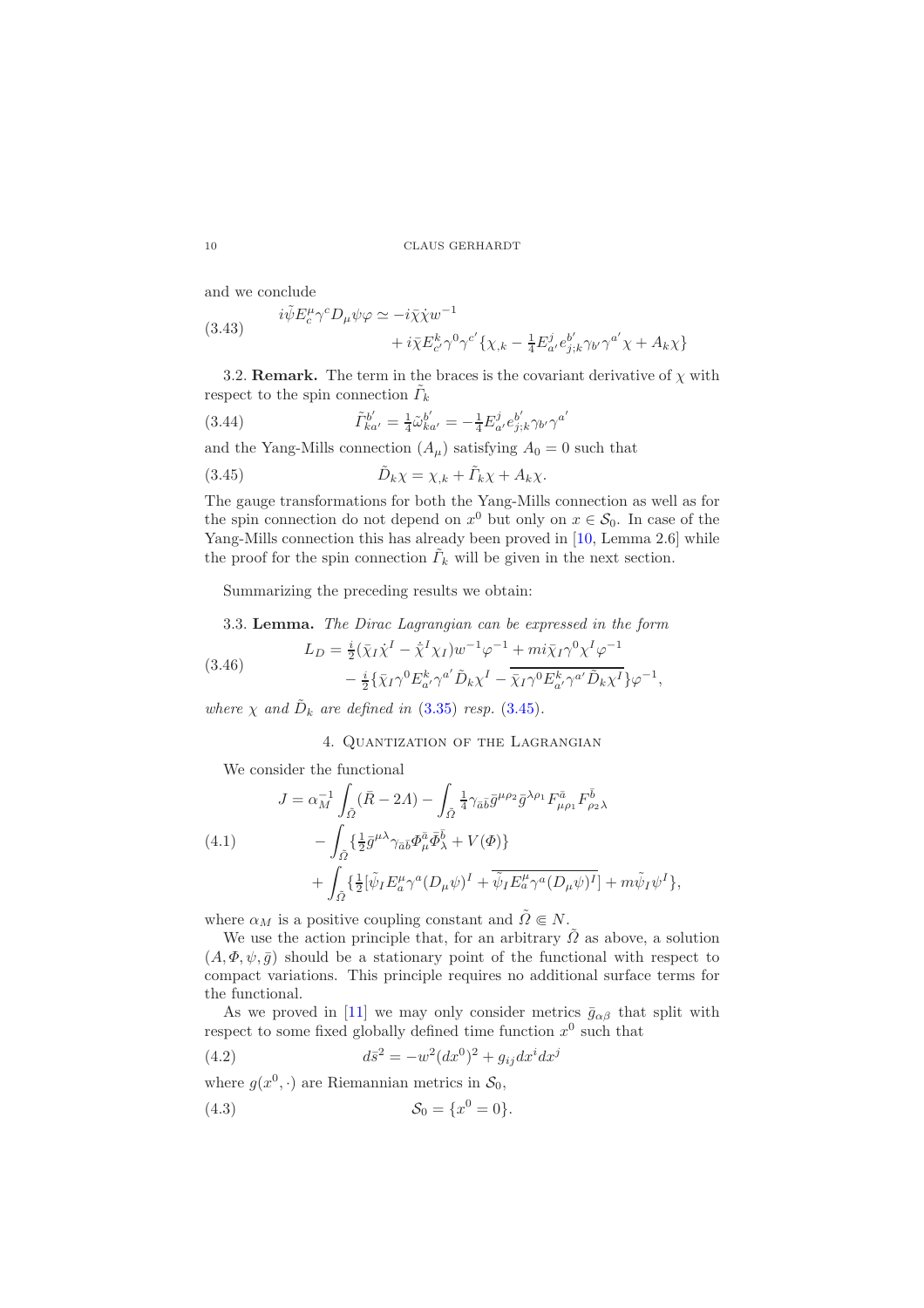The first functional on the right-hand side of  $(4.1)$  can be written in the form

<span id="page-10-0"></span>(4.4) 
$$
\alpha_N^{-1} \int_a^b \int_{\Omega} {\{\frac{1}{4} G^{ij,kl} \dot{g}_{ij} \dot{g}_{kl} + R - 2A\} w \varphi},
$$

where

(4.5) 
$$
G^{ij,kl} = \frac{1}{2} \{ g^{ik} g^{jl} + g^{il} g^{jk} \} - g^{ij} g^{kl}
$$

is the DeWitt metric,

(4.6) 
$$
(g^{ij}) = (g_{ij})^{-1},
$$

R the scalar curvature of the slices

$$
(4.7) \qquad \qquad \{x^0 = t\}
$$

with respect to the metric  $g_{ij}(t, \cdot)$ , and where we also assumed that  $\tilde{\Omega}$  is a cylinder

(4.8) 
$$
\tilde{\Omega} = (a, b) \times \Omega, \qquad \Omega \in \mathcal{S}_0,
$$

such that  $\tilde{\Omega} \subset U_k$  for some  $k \in \mathbb{N}$ , where the  $U_k$  are special coordinate patches of N such that there exists a local trivialization in  $U_k$  with the properties that there is a fixed Yang-Mills connection

(4.9) 
$$
\bar{A} = (\bar{A}^{\bar{a}}_{\mu}) = f_{\bar{a}} \bar{A}^{\bar{a}}_{\mu} dx^{\mu}
$$

satisfying

$$
(4.10) \t\t \bar{A}_0^{\bar{a}} = 0 \t\t \text{in } U_k,
$$

cf. [\[10,](#page-29-7) Lemma 2.5]. We may then assume that the Yang-Mills connections  $A = (A_{\mu}^{\bar{a}})$  are of the form

(4.11) 
$$
A^{\bar{a}}_{\mu}(t,x) = \bar{A}^{\bar{a}}_{\mu}(0,x) + \tilde{A}^{\bar{a}}_{\mu}(t,x),
$$

where  $(\tilde{A}_{\mu}^{\bar{a}})$  is a tensor, see [\[10,](#page-29-7) Section 2].

The Riemannian metrics  $g_{ij}(t, \cdot)$  are elements of the bundle  $T^{0,2}(\mathcal{S}_0)$ . Denote by  $\tilde{E}$  the fiber bundle with base  $\mathcal{S}_0$  where the fibers  $F(x)$  consists of the Riemannian metrics  $(g_{ij})$ . We shall consider each fiber to be a Lorentzian manifold equipped with the DeWitt metric. Each fiber  $F$  has dimension

(4.12) 
$$
\dim F = \frac{n(n+1)}{2} \equiv m+1.
$$

Let  $(\xi^r)$ ,  $0 \le r \le m$ , be coordinates for a local trivialization such that

$$
(4.13)\t\t\t g_{ij}(x,\xi^r)
$$

is a local embedding. The DeWitt metric is then expressed as

$$
(4.14) \tGrs = Gij,kl gij,r gkl,s,
$$

where a comma indicates partial differentiation. In the new coordinate system the curves

$$
(4.15) \t t \rightarrow g_{ij}(t, x)
$$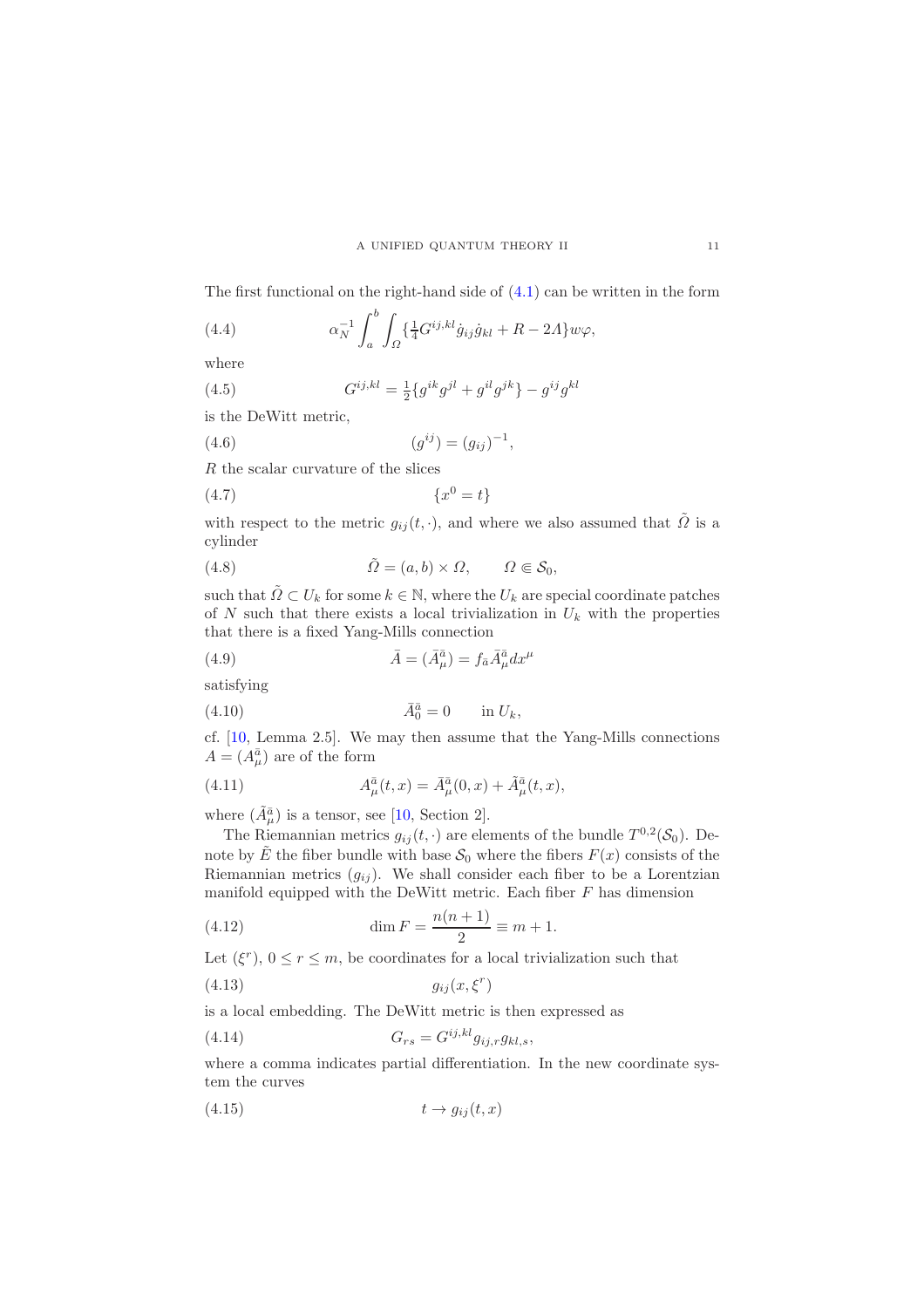can be written in the form

$$
(4.16) \t t \to \xi^r(t, x)
$$

and we infer

$$
(4.17) \tG^{ij,kl}\dot{g}_{ij}\dot{g}_{kl} = G_{rs}\dot{\xi}^r\dot{\xi}^s.
$$

Hence, we can express  $(4.4)$  as

<span id="page-11-0"></span>(4.18) 
$$
J = \int_{a}^{b} \int_{\Omega} \alpha_n^{-1} \{ \frac{1}{4} G_{rs} \dot{\xi}^r \dot{\xi}^s w^{-1} \varphi + (R - 2\Lambda) w \varphi \},
$$

where we now refrain from writing down the density  $\sqrt{\rho}$  explicitly, since it does not depend on  $(g_{ij})$  and therefore should not be part of the Legendre transformation. Here we follow Mackey's advice in [\[14,](#page-29-11) p. 94] to always consider rectangular coordinates when applying canonical quantization, which can be rephrased that the Hamiltonian has to be a coordinate invariant, hence no densities are allowed.

Denoting the Lagrangian function in  $(4.18)$  by L, we define

(4.19) 
$$
\pi_r = \frac{\partial L}{\partial \dot{\xi}^r} = \varphi G_{rs} \frac{1}{2\alpha_N} \dot{\xi}^s w^{-1}
$$

and we obtain for the Hamiltonian function  $\hat{H}_G$ 

<span id="page-11-2"></span>
$$
\hat{H}_G = \dot{\xi}^r \frac{\partial L}{\partial \dot{\xi}^r} - L
$$
\n
$$
(4.20) \qquad = \varphi G_{rs} \left( \frac{1}{2\alpha_N} \dot{\xi}^r w^{-1} \right) \left( \frac{1}{2\alpha_N} \dot{\xi}^s w^{-1} \right) w \alpha_N - \alpha_N^{-1} (R - 2\Lambda) \varphi w
$$
\n
$$
= \varphi^{-1} G^{rs} \pi_r \pi_s w \alpha_N - \alpha_N^{-1} (R - 2\Lambda) \varphi w
$$
\n
$$
\equiv H_G w,
$$

where  $G^{rs}$  is the inverse metric. Hence,

(4.21) 
$$
H_G = \alpha_N \varphi^{-1} G^{rs} \pi_r \pi_s - \alpha_N^{-1} (R - 2\Lambda) \varphi
$$

is the Hamiltonian that will enter the Hamilton constraint.

<span id="page-11-1"></span>The Yang-Mills Lagrangian can be expressed as

(4.22) 
$$
L_{YM} = \frac{1}{2} \gamma_{\bar{a}\bar{b}} g^{ij} \tilde{A}_{i,0}^{\bar{a}} \tilde{A}_{j,0}^{\bar{b}} w^{-1} \varphi - \frac{1}{4} F_{ij} F^{ij} w \varphi.
$$

Let  $E_0$  be the adjoint bundle

$$
(4.23) \t E_0 = (S_0, \mathfrak{g}, \pi, \mathrm{Ad}(\mathcal{G}))
$$

with base space  $S_0$ , where the gauge transformations only depend on the spatial variables  $x = (x^i)$ . Then the mappings  $t \to \tilde{A}_i^{\bar{a}}(t, \cdot)$  can be looked at as curves in  $T^{1,0}(E_0) \otimes T^{0,1}(\mathcal{S}_0)$ , where the fibers of  $T^{1,0}(E_0) \otimes T^{0,1}(\mathcal{S}_0)$  are the tensor products

(4.24) 
$$
\mathfrak{g} \otimes T_x^{0,1}(\mathcal{S}_0), \qquad x \in \mathcal{S}_0,
$$

which are vector spaces equipped with metric

(4.25) γa¯¯<sup>b</sup> ⊗ g ij .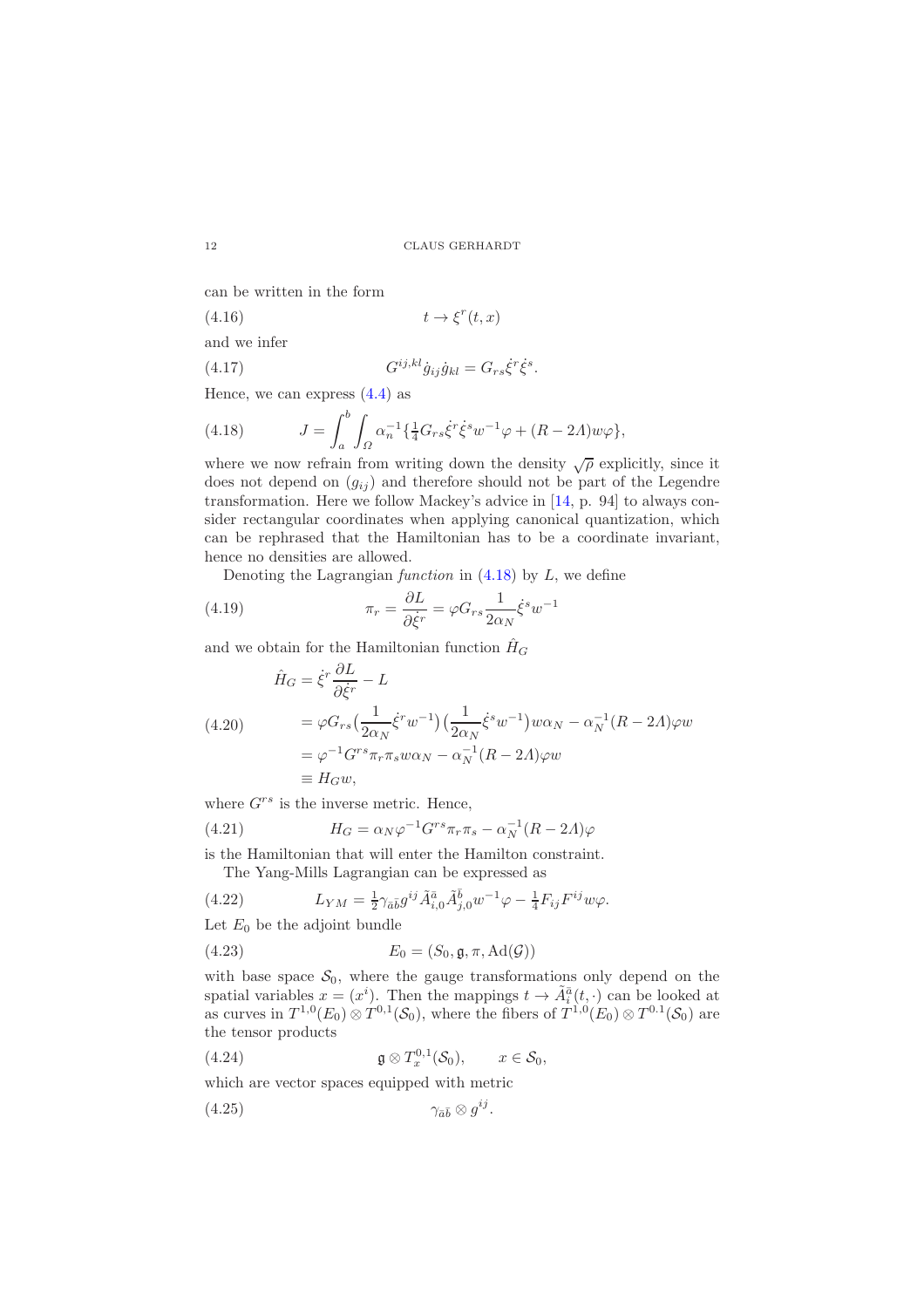For our purposes it is more convenient to consider the fibers to be Riemannian manifolds endowed with the above metric. Let  $(\zeta^p)$ ,  $1 \leq p \leq n_1 n$ , where  $n_0 = \dim \mathfrak{g}$ , be local coordinates and

(4.26) 
$$
(\zeta^p) \to \tilde{A}_i^{\bar{a}}(\zeta^p) \equiv \tilde{A}(\zeta)
$$

be a local embedding, then the metric has the coefficients

(4.27) 
$$
G_{pq} = \langle \tilde{A}_p, \tilde{A}_q \rangle = \gamma_{\bar{a}\bar{b}} g^{ij} \tilde{A}^{\bar{a}}_{i,p} \tilde{A}^{\bar{b}}_{j,q}.
$$

Hence, the Lagrangian  $L_{YM}$  in [\(4.22\)](#page-11-1) can be expressed in the form

(4.28) 
$$
L_{YM} = \frac{1}{2} G_{pq} \dot{\zeta}^p \dot{\zeta}^q w^{-1} \varphi - \frac{1}{4} F_{ij} F^{ij} w \varphi
$$

and we deduce

(4.29) 
$$
\tilde{\pi}_p = \frac{\partial L_{YM}}{\partial \dot{\zeta}^p} = G_{pq} \dot{\zeta}^q w^{-1} \varphi
$$

yielding the Hamilton function

(4.30)  
\n
$$
\hat{H}_{YM} = \pi_p \dot{\zeta}^p - L_{YM}
$$
\n
$$
= \frac{1}{2} G_{pq} (\dot{\zeta}^p w^{-1} \varphi) (\dot{\zeta}^q w^{-1} \varphi) w \varphi^{-1} + \frac{1}{4} F_{ij} F^{ij} w \varphi
$$
\n
$$
= \frac{1}{2} G^{pq} \tilde{\pi}_p \tilde{\pi}_q w \varphi^{-1} + \frac{1}{4} F_{ij} F^{ij} w \varphi
$$
\n
$$
\equiv H_{YM} w.
$$

Thus, the Hamiltonian that will enter the Hamilton constraint equation is

<span id="page-12-0"></span>(4.31) 
$$
H_{YM} = \frac{1}{2} \varphi^{-1} G^{pq} \tilde{\pi}_p \tilde{\pi}_q + \frac{1}{4} F_{ij} F^{ij} \varphi.
$$

Using the Hamilton gauge as before the Higgs Lagrangian can be written as

(4.32) 
$$
L_H = \frac{1}{2} \gamma_{\bar{a}\bar{b}} \Phi_{,0}^{\bar{a}} \Phi_{,0}^{\bar{b}} w^{-1} \varphi - \frac{1}{2} g^{ij} \gamma_{\bar{a}\bar{b}} \Phi_i^{\bar{a}} \Phi_j^{\bar{b}} w \varphi - V(\Phi) w \varphi
$$

which we have to use for the Legendre transformation; here, we also assume without loss of generality that the coefficients of  $\Phi$  are real without changing the notation or the indices though the number of components have doubled. However, later, when we define the fiber bundle, we shall use the correct real dimensions, i.e., we shall use  $\mathfrak{g} \times \mathfrak{g}$  instead of  $\mathfrak{g}$ . Before applying the Legendre transformation we again consider the vector space g to be a Riemannian manifold with metric  $\gamma_{\bar{a}\bar{b}}$ . The representation of  $\Phi$  in the form  $(\Phi^{\bar{a}})$  can be looked at to be the representation in a local coordinate system  $(\Theta^{\bar{a}})$ .

Let us define

(4.33) 
$$
p_{\bar{a}} = \frac{\partial L_H}{\partial \dot{\Phi}^{\bar{a}}}, \qquad \dot{\Phi}^{\bar{a}} = \Phi^{\bar{a}}_{,0},
$$

then we obtain the Hamiltonian

$$
\hat{H}_H = p_{\bar{a}} \dot{\Phi}^{\bar{a}} - L_H
$$
\n
$$
(4.34) \qquad \begin{aligned}\n&= \frac{1}{2} \gamma_{\bar{a}\bar{b}} (\dot{\Phi}^{\bar{a}} w^{-1} \varphi) (\dot{\Phi}^{\bar{b}} w^{-1} \varphi) w \varphi^{-1} + \frac{1}{2} g^{ij} \gamma_{\bar{a}\bar{b}} \Phi_i^{\bar{a}} \Phi_j^{\bar{b}} w \varphi + V(\Phi) w \varphi \\
&= H_H w.\n\end{aligned}
$$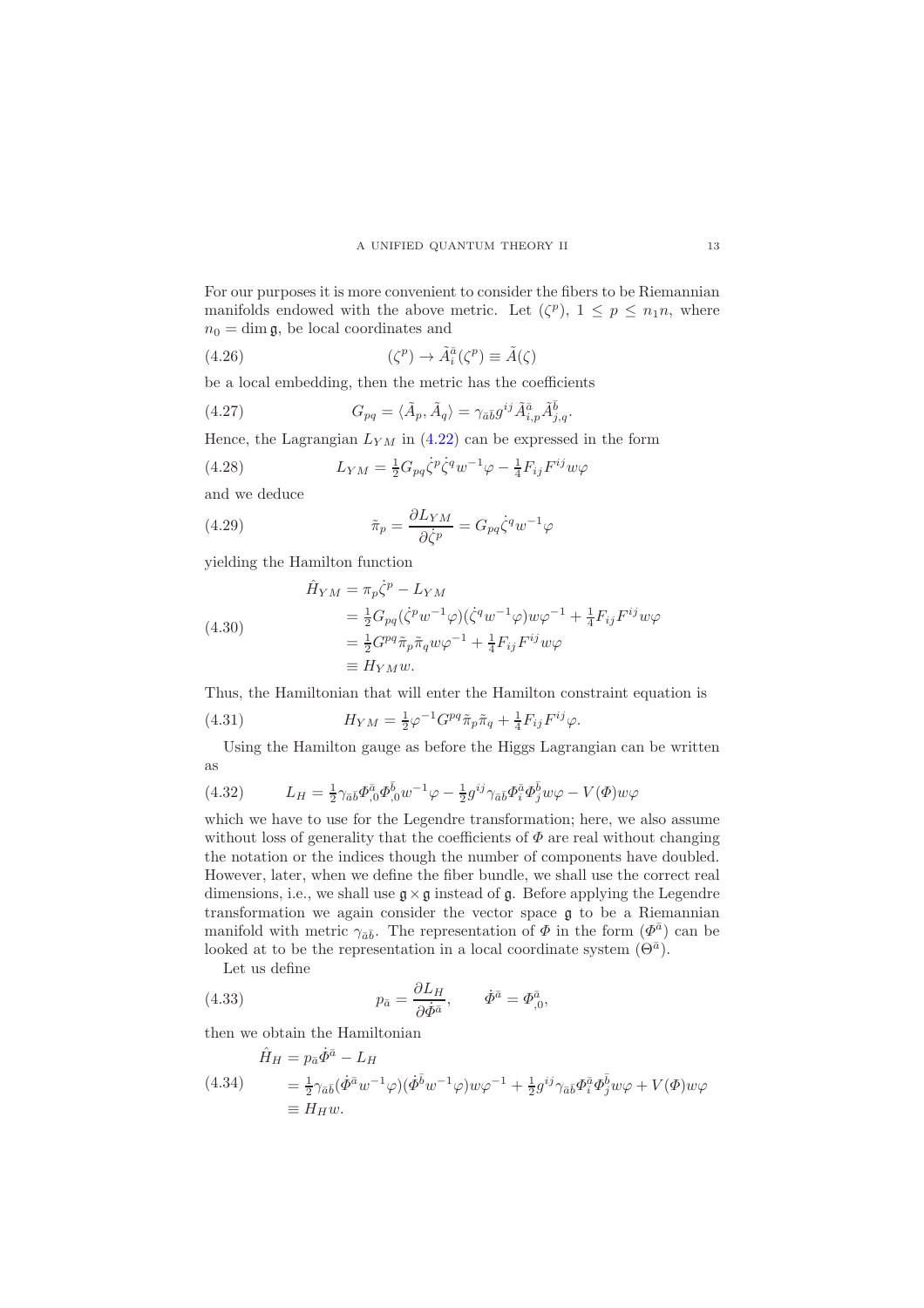Thus, the Hamiltonian which will enter the Hamilton constraint is

<span id="page-13-2"></span>(4.35) 
$$
H_H = \frac{1}{2}\varphi^{-1}\gamma^{\bar{a}\bar{b}}p_{\bar{a}}p_{\bar{b}} + \frac{1}{2}g^{ij}\gamma_{\bar{a}\bar{b}}\Phi_i^{\bar{a}}\Phi_j^{\bar{b}}\varphi + V(\Phi)\varphi.
$$

The spinorial variables  $\chi_A^I$  are anticommuting Grassmann variables. They are elements of a Grassmann algebra with involution, where the involution corresponds to the complex conjugation and will be denoted by a bar.

The  $\chi_A^I$  are complex variables and we define its real resp. imaginary parts as

(4.36) 
$$
\xi_A^I = \frac{1}{\sqrt{2}} (\chi_A^I + \bar{\chi}_A^I)
$$

resp.

(4.37) 
$$
\eta_A^I = \frac{1}{\sqrt{2}i} (\chi_A^I - \bar{\chi}_A^I).
$$

Then,

<span id="page-13-0"></span>(4.38) 
$$
\chi_A^I = \frac{1}{\sqrt{2}} (\xi_A^I + i\eta_A^I)
$$

and

(4.39) 
$$
\bar{\chi}_A^I = \frac{1}{\sqrt{2}} (\xi_A^I - i\eta_A^I).
$$

<span id="page-13-1"></span>With these definitions we obtain

(4.40) 
$$
\frac{i}{2}(\bar{\chi}_I\dot{\chi}^I - \bar{\chi}^I\chi_I) = \frac{i}{2}(\xi_I^A\dot{\xi}_A^I + \eta_I^A\dot{\eta}_A^I).
$$

Casalbuoni quantized a Bose-Fermi system in [\[5,](#page-29-9) section 4] the results of which can be applied to spin  $\frac{1}{2}$  fermions. The Lagrangian in [\[5\]](#page-29-9) is the same as the main part our Lagrangian in [\(3.46\)](#page-9-3) on page [10,](#page-9-3) and the left derivative is used in that paper, hence we are using left derivatives as well such that the conjugate momenta of the odd variables are, e.g.,

(4.41) 
$$
\pi_I^A = \frac{\partial L}{\partial \dot{\xi}_A^I} = -\frac{i}{2} \xi_I^A,
$$

and thus the conclusions in [\[5\]](#page-29-9) can be applied.

The Lagrangian has been expressed in real variables—at least the important part of it—and it follows that the odd variables  $\xi_A^I, \eta_A^I$  satisfy, after introducing anticommutative Dirac brackets as in [\[5,](#page-29-9) equ. (4.11)],

(4.42) 
$$
\{\xi_I^A, \xi_B^J\}_+^* = -i\delta_I^J \delta_B^A,
$$

(4.43) 
$$
\{\eta^A_I, \eta^J_B\}^*_+ = -i\delta^J_I \delta^A_B,
$$

and

(4.44) 
$$
\{\xi_I^A, \eta_B^J\}_+^* = 0,
$$

cf. [\[5,](#page-29-9) equ. (4.19)].

In view of  $(4.38)$ ,  $(4.39)$  we then derive

(4.45) 
$$
\{\bar{\chi}_I^A, \chi_B^J\}_+^* = -i\delta_I^J \delta_B^A.
$$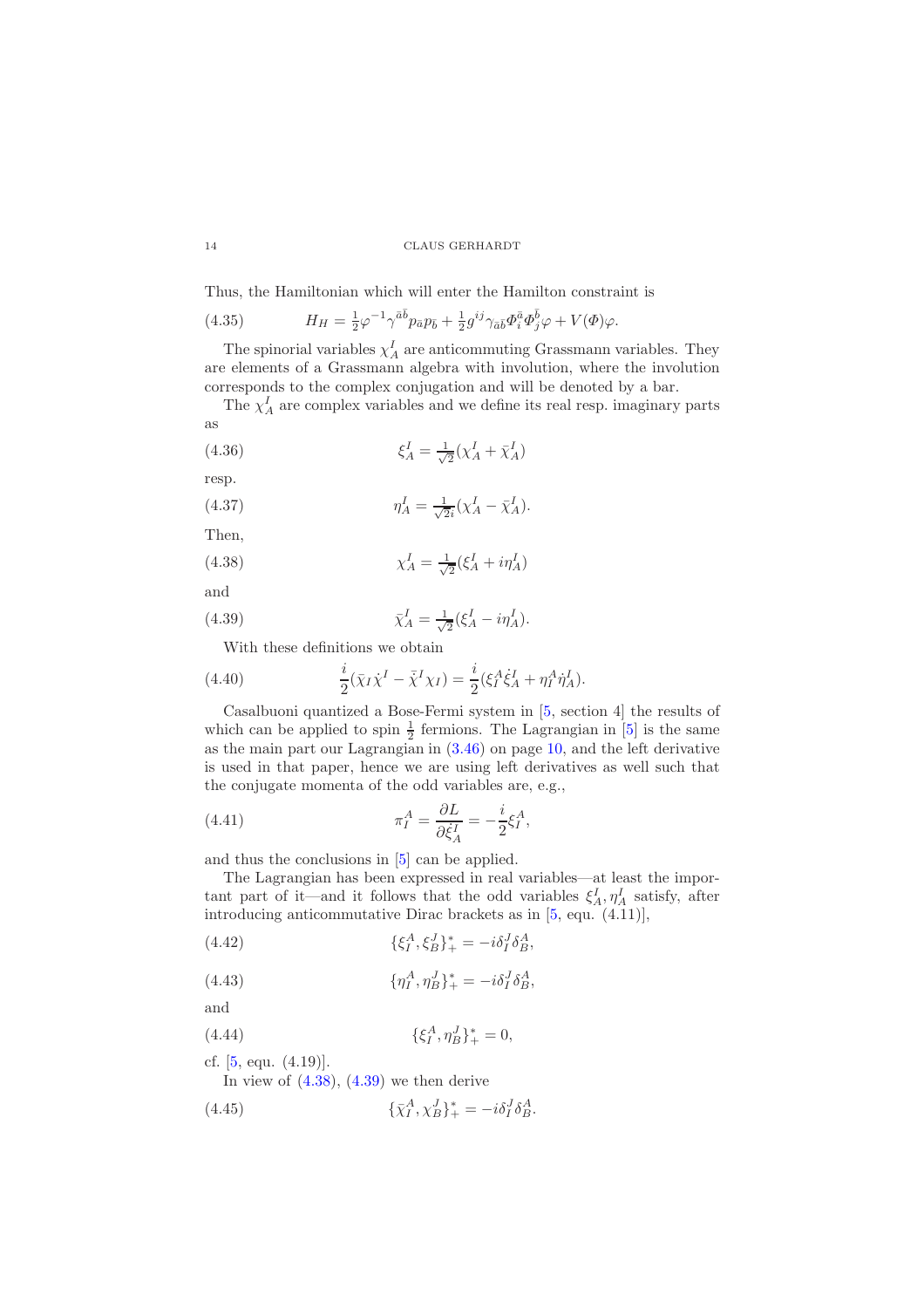Canonical quantization—with  $\bar{h} = 1$ —then requires that the corresponding operators  $\hat{\chi}^I_A$ ,  $\hat{\bar{\chi}}^B_J$  satisfy the anticommutative rules

<span id="page-14-1"></span>(4.46) 
$$
[\hat{\chi}_A^I, \hat{\bar{\chi}}_J^B]_+ = i\{\chi_A^I, \bar{\chi}_J^B\}_+^* = \delta_J^I \delta_A^B
$$

and

(4.47) 
$$
[\hat{\chi}_I^A, \hat{\chi}_J^B]_+ = [\hat{\chi}_A^I, \hat{\chi}_B^J]_+ = 0,
$$

cf.  $[4, \text{ equ. } (3.10)]$  and  $[5, \text{ equ. } (5.17)]$ .

We shall realize these quantum rules in a suitable Grassmann algebra which will be equipped with a natural scalar product.

Let  $g_{ij}$  be an arbitrary but fixed Riemannian metric in  $S_0$  and define  $N = I \times S_0$  to be the Lorentz manifold endowed with the product metric

(4.48) 
$$
d\bar{s}^2 = -(dx^0)^2 + g_{ij}(x)dx^i dx^j.
$$

Let  $e_i^{a'}$  be an orthonormal frame on  $S_0$  and  $E_{a'}^i$  its inverse. This orthonormal frame can be lifted to  $N$  by setting

(4.49) 
$$
e_0^a = \delta_0^a \qquad \wedge \qquad e_a^0 = \delta_a^0.
$$

The orthonormal frame  $e^a_\mu$  then satisfies the conditions in Lemma [3.1](#page-6-2) on page [7.](#page-6-2)

<span id="page-14-0"></span>Let  $\Gamma_{\mu}$  be the corresponding spin connection, then

(4.50) Γ<sup>0</sup> = 0,

and hence, the spinorial gauge transformations only depend on  $x \in \mathcal{S}_0$  and not on  $x^0$ , since any vielbein is supposed to satisfy  $(4.50)$ .

Now, let  $\chi_A^I$  be a spinor field in N, define

$$
\psi_A^I(x) = \chi_A^I(0, x)
$$

and let  $\psi_A^I(t,x)$  be the solution of the flow

(4.52) 
$$
\frac{D}{dt}\psi_A^I \equiv E_0^\mu D_\mu \psi_A^I = 0,
$$

$$
\psi_A^I(0, x) = \psi_A^I(x).
$$

Then,  $\psi_A^I$  is a spinor field in N satisfying

(4.53) 
$$
\psi_A^I(x^0, x) = \psi_A^I(x),
$$

because

(4.54) 
$$
0 = \frac{D}{dt}\psi = \dot{\psi} + \Gamma_0\psi + A_0\psi
$$

$$
= \dot{\psi}.
$$

In the following we shall only consider spinor fields with this property calling them spinor fields defined in  $S_0$  and we shall mostly use the symbol  $\chi_A^I = \chi_A^I(x)$ . We treat the components  $\chi_A^I$  as Grassmann variables and define: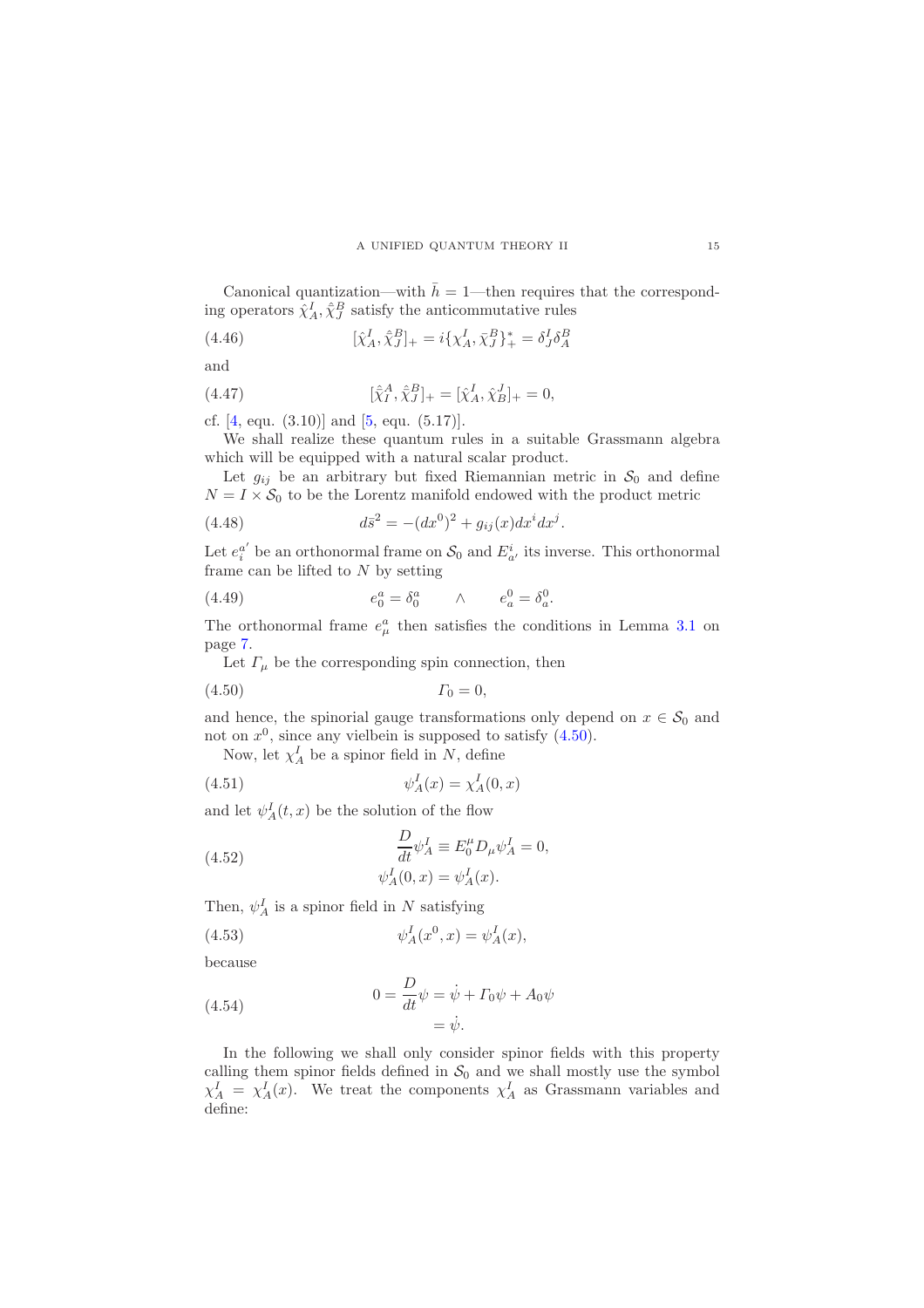4.1. **Definition.** Let  $\chi^i_A$  be Grassmann variables, then we define

$$
(4.55)\t\t\t\t\mathcal{P} = \mathcal{P}(\chi_A^I)
$$

to be the space of polynomial functions

<span id="page-15-1"></span>(4.56) 
$$
u = a_0 + \sum_{k,m} a_{I_1 \cdots I_k}^{A_1 \cdots A_m} \chi_{A_1 \cdots A_m}^{I_1 \cdots I_k},
$$

where the coefficients are complex numbers being asymmetric in their indices. The indices are also supposed to satisfy

<span id="page-15-0"></span>
$$
(4.57) \t\t A1 < \cdots < Am \t \wedge \t I1 < \cdots < Ik.
$$

If the usual summation convention is supposed to be implemented, i.e., if the stipulation [\(4.57\)](#page-15-0) is dropped, then

(4.58) 
$$
u = a_0 + \sum_{k,m} \frac{1}{k!m!} a_{I_1 \cdots I_k}^{A_1 \cdots A_m} \chi_{A_1 \cdots A_m}^{I_1 \cdots I_k}.
$$

However, we prefer to use the representation [\(4.56\)](#page-15-1) with the implicit understanding of [\(4.57\)](#page-15-0).

4.2. **Remark.** The vector space  $\mathcal{P}(\chi_A^I)$  is a Grassmann algebra with base vectors

<span id="page-15-2"></span>
$$
(4.59) \qquad \{1, \chi_{A_1 \cdots A_m}^{I_1 \cdots I_k} : A_1 < \cdots < A_m \quad \wedge \quad I_1 < \cdots < I_k\},
$$

where  $1$  is the symbol for the unit element. If we define

<span id="page-15-4"></span>
$$
\bar{\chi}_I^A = \frac{\partial}{\partial \chi_A^I}
$$

to be the left derivative and

(4.61) 
$$
\bar{u} = \bar{a}_0 + \sum_{k,m} \bar{a}_{A_1 \cdots A_m}^{I_1 \cdots I_k} \bar{\chi}_{I_1 \cdots I_k}^{A_1 \cdots A_m},
$$

where the indices of the coefficients are raised or lowered with the help of the metrics  $\delta_{AB}$  resp.  $\delta_{IK}$ , then  $\bar{u}$  is a linear operator in  $\mathcal{P}$ .

Stipulating that the base vectors in [\(4.59\)](#page-15-2) are orthonormal we can define a Hermitian scalar product in  $P$  which is antihermitian in the first argument.

Any function  $u \in \mathcal{P}$  can also be viewed as a linear operator by defining

$$
(4.62) \t uv \equiv u(v) = uv,
$$

where the right-hand side is the Grassmann product.

<span id="page-15-6"></span><span id="page-15-5"></span><span id="page-15-3"></span>4.3. Lemma. The operators  $\chi_A^I$  and  $\bar{\chi}_I^A$  satisfy the anticommutation rules

$$
\left[ \bar{\chi}_I^A, \chi_B^K \right]_+ = \delta^A_B \delta^K_I
$$

and in addition

 $(4.64)$  $_{I}^{A}=(\chi_{A}^{I})^{*},$ 

where the star indicates the adjoint operator.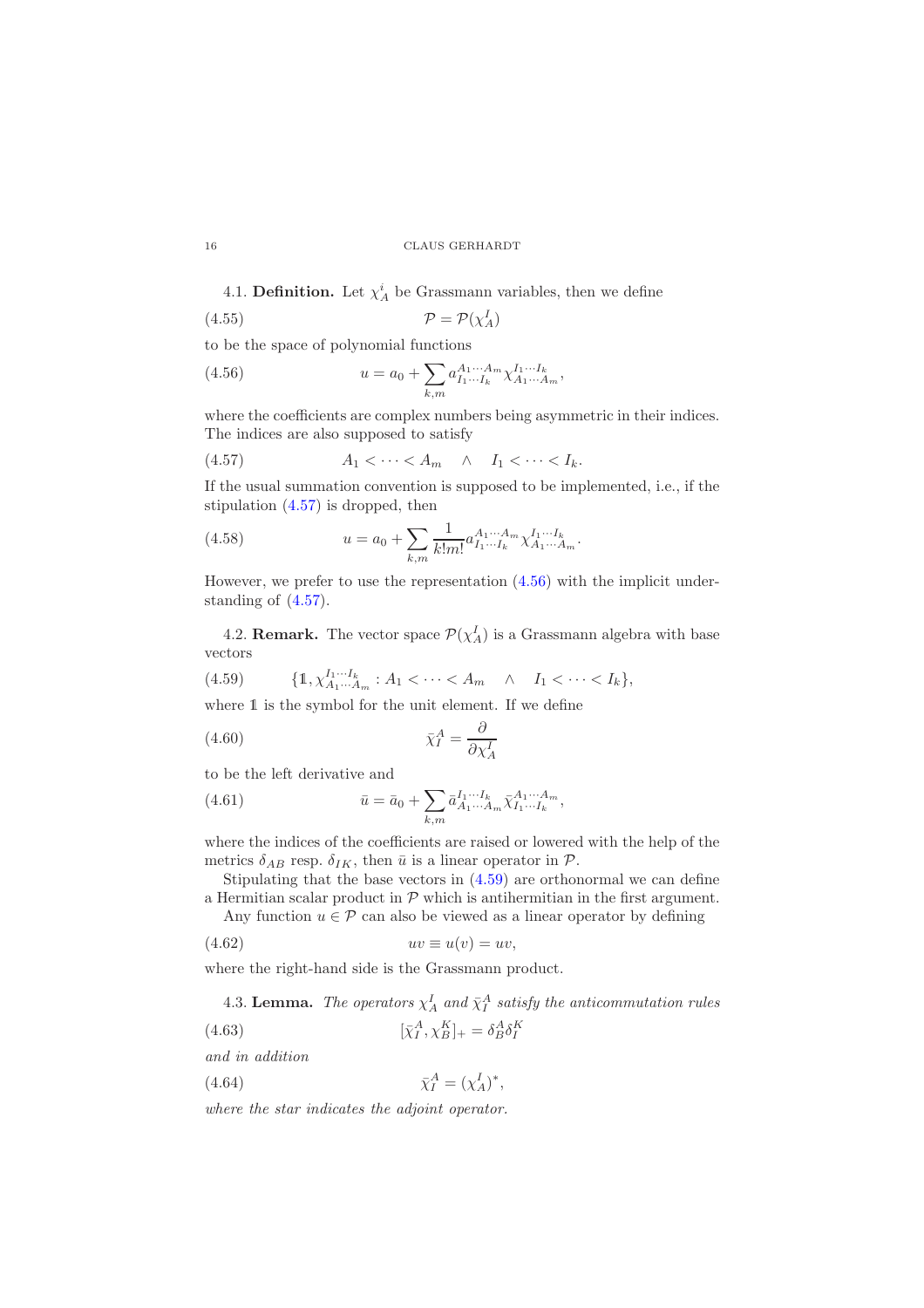The proof is elementary.

Spinorial or Yang-Mills gauge transformations then induce unitary transformations in P.

The following lemma is worth noting:

4.4. Lemma. Let  $\langle \cdot, \cdot \rangle$  be a Hermitian scalar product in  $P$  which is antihermitian in the first argument and satisfies [\(4.64\)](#page-15-3), or equivalently,

$$
(4.65)\qquad \qquad (\frac{\partial}{\partial \chi_A^I})^* = \chi_A^I
$$

as well as

$$
(4.66) \t\t \langle 1, 1 \rangle = 1,
$$

then the base vectors in  $(4.59)$  are orthonormal, hence it is uniquely determined.

The proof is an easy exercise.

After having realized the quantization rules [\(4.46\)](#page-14-1) on page [15](#page-14-1) in the Grassmann algebra  $P$ , let us look at the spinorial Hamilton function and its corresponding Hamilton operator after quantization.

From Lemma [3.3](#page-9-4) on page [10](#page-9-4) we deduce that the spinorial Hamilton function is equal to

<span id="page-16-0"></span>(4.67) 
$$
\hat{H}_D = \frac{i}{2} \{ \bar{\chi}_I \gamma^0 E_{a'}^k \gamma^{a'} \tilde{D}_k \chi^I - \overline{\bar{\chi}_I \gamma^0 E_{a'}^k \gamma^{a'} \tilde{D}_k \chi^I} \} w \n= m i \bar{\chi}_I \gamma^0 \chi^I w \n\equiv H_D w.
$$

 $H_D$  is the Hamilton function which has to be quantized. By applying the definitions in  $(4.60)$ ,  $(4.62)$  and the results in Lemma [4.3](#page-15-6) it is obvious that  $H_D$  can looked at as a self-adjoint operator in the finite dimensional Hilbert space  $P$  without changing its notation.

Defining  $H_D$  to be an element of  $L(\mathcal{P}, \mathcal{P})$  is fairly straight-forward—only the transformation of the covariant derivative, or more precisely, of the partial derivative

$$
(4.68)\qquad \qquad \frac{\partial}{\partial x^k} \chi_A^I
$$

requires some consideration.

For simplicity let us drop the spinor index A such that we only consider the Grassmann variables  $\chi^I$ . To express their partial derivatives let  $\psi^K$  be Grassmann variables which do not depend on  $x$ , then

,

$$
\chi^I = a_k^I \psi^K,
$$

where  $a_K^I = a_K^I(x)$ . Let

(4.70) 
$$
(\hat{a}_I^K) = (a_K^I)^{-1}
$$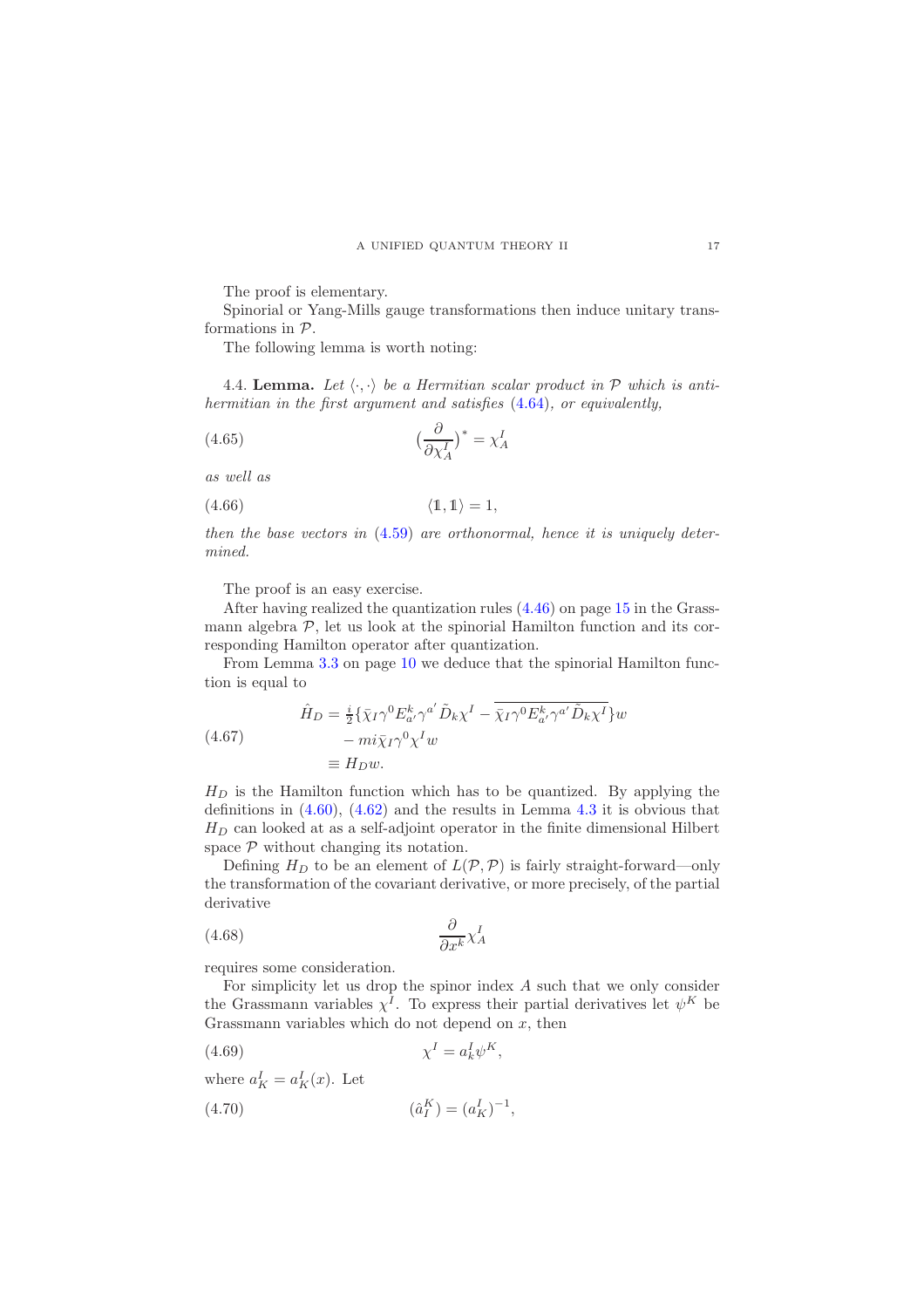then

(4.71) 
$$
\chi_{,k}^{I} = a_{K,k}^{I} \psi^{K}
$$

$$
= a_{K,k}^{I} \hat{a}_{M}^{K} \chi^{M}
$$

and we immediately infer how  $\chi^I_{,k}$  can be transformed to be a linear operator in P.

Combining the four Hamilton functions in  $(4.20)$ ,  $(4.31)$ ,  $(4.35)$  and  $(4.67)$ the Hamilton constraint has the form

(4.72) 
$$
H = H_G + H_{YM} + H_H + H_D = 0
$$

$$
\equiv \tilde{H} + H_D,
$$

where

(4.73) 
$$
H = H(\xi^r, \zeta^p, \Theta^{\bar{a}}, \tilde{\Theta}^{\bar{b}}, \pi_r, \tilde{\pi}_q, p_{\bar{c}}, \tilde{p}_{\bar{d}}, \chi^I_A, \bar{\chi}^B_J).
$$

Here,  $(\xi^r, \zeta^p, \Theta^{\bar{a}}, \tilde{\Theta}^{\bar{b}})$  are local sections of a bundle E with base space  $\mathcal{S}_0$  and fibers

<span id="page-17-0"></span>(4.74) 
$$
\mathcal{F}(x) = F(x) \times (\mathfrak{g} \otimes T_x^{0,1}(\mathcal{S}_0)) \times \mathfrak{g} \times \mathfrak{g}.
$$

Applying canonical quantization by setting  $\hbar = 1$  we replace

(4.75) 
$$
\pi_r = \pi_r(x) \to \frac{1}{i} \frac{\partial}{\partial \xi^r(x)}
$$

and similarly for the other conjugate momenta  $\tilde{\pi}_q$ ,  $p_{\bar{c}}$ , and  $\tilde{p}_{\bar{d}}$ , while the conjugate momentum  $\bar{\chi}_I^A$  is being replaced by the left derivative with respect to the Grassmann variable  $\chi_A^I$  as described previously.

The Hamiltonian  $\tilde{H}$  will be transformed to a normally hyperbolic differential operator in the bundle  $E$  acting only in the fibers where the fibers in [\(4.74\)](#page-17-0) are equipped with the Lorentzian metric

(4.76) 
$$
G = \varphi \operatorname{diag}(\alpha_N^{-1} G_{rs}, 2G_{pq}, 2\gamma_{\bar{a}\bar{b}}, 2\gamma_{\bar{c}\bar{d}}).
$$

The fibers are then globally hyperbolic spacetimes as we proved in [\[10,](#page-29-7) Theorem 4.1].

<span id="page-17-1"></span>Let  $\overline{E}$  be the vector bundle with base space  $E$  and fiber

(4.77) 
$$
\hat{\mathcal{F}} = T_{x, \text{ symm}}^{0,2}(\mathcal{S}_0) \times (\mathfrak{g} \otimes T_x^{0,1}(\mathcal{S}_0)) \times \mathfrak{g} \times \mathcal{P},
$$

where  $P$  is the complex Hilbert space discussed above. Writing the elements u of the fiber in coordinates we obtain

(4.78) 
$$
u = (f_{ij}, A_m^{\bar{a}}, \Phi^{\bar{b}}, w),
$$

where  $w \in \mathcal{P}$ , the components  $\Phi^b$  are complex, while  $f_{ij}$  and  $A_m^a$  are real. We consider  $\hat{\mathcal{F}}$  to be a real vector space and define the real scalar product

q

<span id="page-17-2"></span>(4.79) 
$$
\langle u, \tilde{u} \rangle = (\rho^{ik} \rho^{jl} + \rho^{il} \rho^{jk}) f_{ij} \tilde{f}_{kl} + \gamma_{\bar{a}\bar{b}} \rho^{pq} A_p^{\bar{a}} \tilde{A}_q^{\bar{b}} + \text{Re}(\gamma_{\bar{a}\bar{b}} \Phi^{\bar{a}} \tilde{\Phi}^{\bar{b}}) + \text{Re}\langle w, \tilde{w} \rangle,
$$

where  $\rho_{ij}$  is the fixed metric in  $S_0$  which is used to define  $\varphi$ .  $\rho_{ij}$  should be chosen such that it has an interesting group of isometries, since these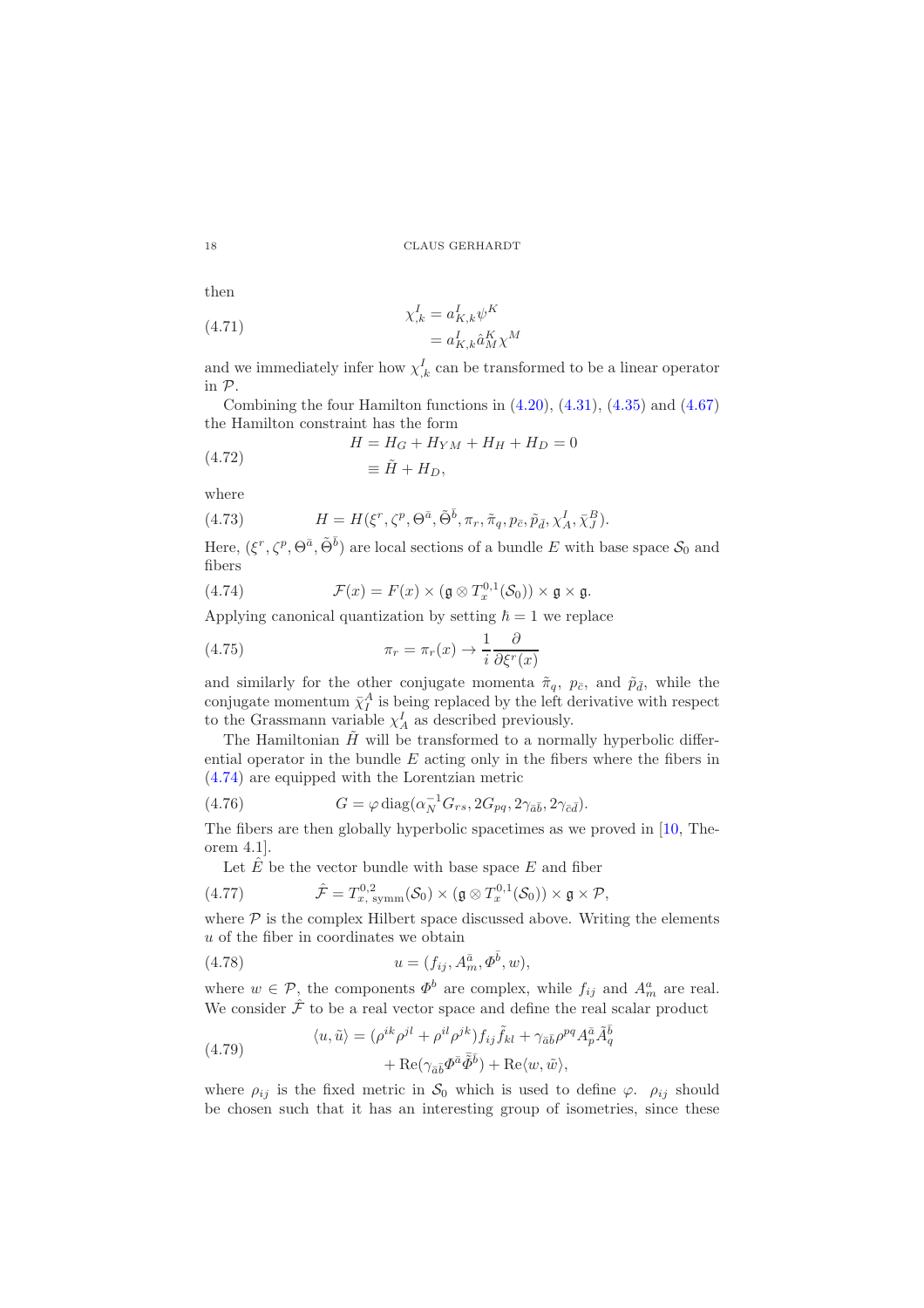isometries and the gauge transformations act naturally on the elements of the fiber such that they are isometries with respect to the scalar product above.

After quantization the Hamilton function  $H = \tilde{H} + H_D$  is replaced by a normally hyperbolic differential operator, also denoted by  $H$ , which can be looked at as a map from the sections  $C_c^{\infty}(E, \hat{E})$  into itself. The linear map  $H_D$  is part of the zero order term of H.  $H_D$  can be trivially extended to act in the fibers.

The Wheeler-DeWitt equation has the form

(4.80) Hu = 0

with  $u \in C^{\infty}(E, \hat{E}).$ 

<span id="page-18-0"></span>4.5. Lemma. The isometries of  $\rho_{ij}$  and the Yang-Mills and spin gauge transformations commute with H, hence the kernel of H is invariant under these actions.

*Proof.* It suffices to prove the claim for spin gauge transformations. Let  $\Phi$  be such a transformation, then  $\Phi$  defines a new variable  $\psi_A$  in the Graßmann algebra  $P$ —note that we only consider one index to simplify the notation. When we look at  $\chi_A$  to be a vector, then

$$
\psi_A = \Phi(\chi_A)
$$

and  $\Phi$  is unitary for these particular basis vectors. We extend  $\Phi$  to the other basis vectors by setting

$$
\Phi(1) = \Phi(1)
$$

and

(4.83) 
$$
\Phi(\chi_A \chi_B) = \Phi(\chi_A) \Phi(\chi_B)
$$

and similarly in case of more factors. Hence, we obtain

$$
\Phi(\chi_A \chi_B) = \psi_A \psi_B.
$$

 $\Phi$  is then unitary in  $\mathcal P$  and we obtain an orthonormal basis by simply replacing the  $\chi$ 's by the  $\psi$ 's.

Now, to prove that  $\Phi$  commutes with the Hamiltonian H it suffices to only consider the Dirac Hamiltonian  $H_D$  and to prove that  $\Phi$  commutes with  $H_D$ .  $H_D$  is an invariant with respect to gauge transformations, i.e.

$$
\Phi(H_D) = H_D.
$$

Let us prove the commutation claim only in case of the base vectors

(4.86) χAχB,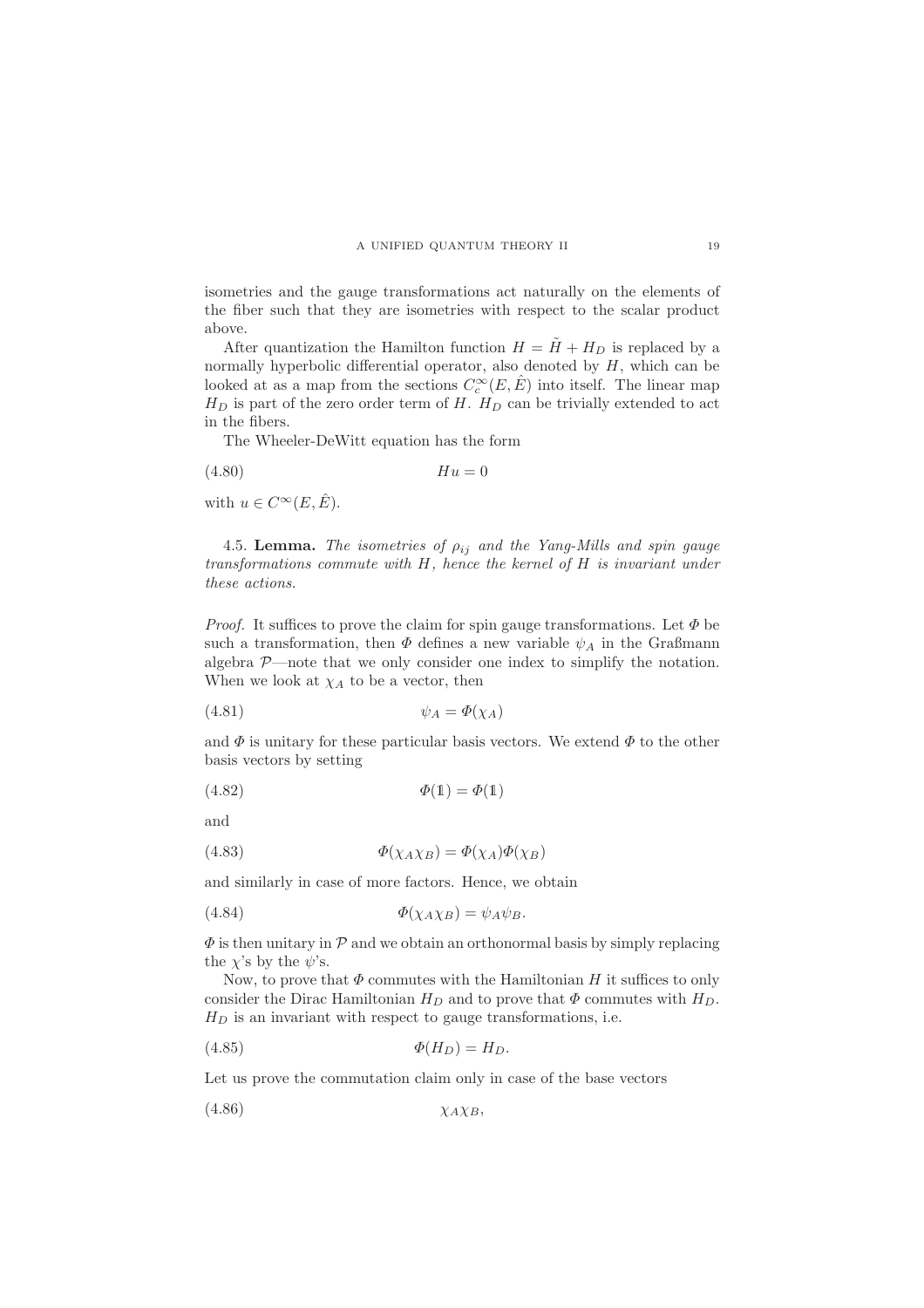then

(4.87)  
\n
$$
H_D \Phi(\chi_{A} \chi_B) = H_D \psi_A \psi_B
$$
\n
$$
= \Phi(H_D) \psi_A \psi_B
$$
\n
$$
= \Phi(H_D \chi_{A} \chi_B)
$$

because of the symmetry with respect to the variables  $\chi_A$  and  $\psi_A$ , proving the lemma.  $\Box$ 

4.6. **Remark.** Since  $P$  is a Graßmann algebra with conjugation we also have

(4.88) 
$$
\overline{\Phi(\chi_A)} = \Phi(\bar{\chi}_A)
$$

as one easily checks by using the fact that

$$
\bar{\chi}_A = \chi_A^*,
$$

cf. [\(4.64\)](#page-15-3).

Let each fiber  $\mathcal{F}(x)$  of E be equipped with the Lorentz metric  $G_{ab}$  in  $(4.76)$ , then there exists a natural measure on E and we can define a scalar product in  $C_c^{\infty}(E, \hat{E})$  by setting

(4.90) 
$$
\langle u, v \rangle_{\hat{E}} = \int_{\mathcal{S}_0} \int_{\mathcal{F}(x)} \langle u, v \rangle,
$$

where  $\langle u, v \rangle$  is the scalar product in [\(4.79\)](#page-17-2). With respect to this scalar product  $H$  is symmetric, i.e.,

(4.91) 
$$
\langle Hu, v \rangle_{\hat{E}} = \langle u, Hv \rangle_{\hat{E}} \qquad \forall u, v \in C_c^{\infty}(E, \hat{E}),
$$

since  $Hu$  can be expressed as

(4.92) Hu = −∆u + cu.

<span id="page-19-0"></span>The self-adjoint operator  $H_D$  is part of the coefficient c. Let us emphazise that, apart from  $H_D$ ,  $H$  is acting diagonally on each component of  $u$ .

#### 5. The method of second quantization

In the previous sections we used canonical quantization to quantize a classical system leading to the Wheeler-DeWitt equation which can be solved subject to Cauchy conditions. Indeed the solution space will be infinite dimensional.

To describe the existence results and the necessary techniques we first need a definition:

5.1. **Definition.** A Cauchy hypersurface in the bundle  $E$  is a subbundle  $M$ with same base space  $S_0$  such that each fiber  $M(x)$  is a Cauchy hypersurface in the corresponding fiber  $\mathcal{F}(x)$  of E.

The non-homogeneous Cauchy problems for the Hamilton operator H are then uniquely solvable: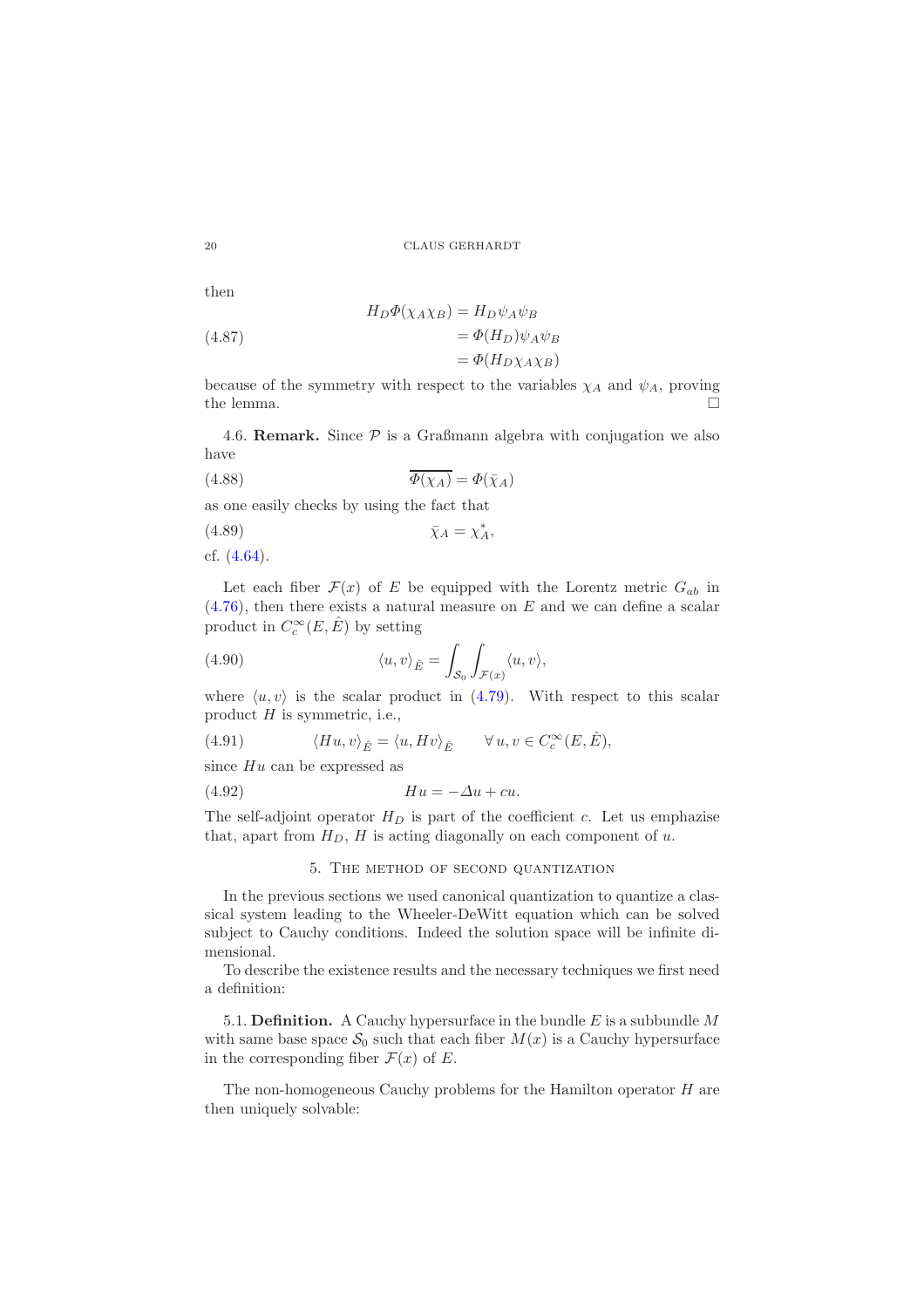<span id="page-20-1"></span>5.2. Theorem. Let  $M \subset E$  be a Cauchy hypersurface with future directed normal  $\nu$ , H the Hamilton operator,  $u_0$ ,  $u_1$  resp. f sections in  $C_c^{\infty}(M, \hat{E})$ resp.  $C_c^{\infty}(E, \hat{E})$ , then the Cauchy problem

(5.1) 
$$
Hu = f,
$$

$$
u_{|_M} = u_0,
$$

$$
u_{\alpha} \nu^{\alpha}{}_{|_M} = u_1,
$$

has a unique solution  $u \in C^{\infty}(E, \hat{E})$  such that

<span id="page-20-0"></span>(5.2) 
$$
\operatorname{supp} u \subset J^E(K) = \bigcup_{x \in \mathcal{S}_0} J^{F(x)}(K(x)),
$$

where

(5.3)  $K = \text{supp } u_0 \cup \text{supp } u_1 \cup \text{supp } f$ and

(5.4) 
$$
K(x) = K \cap \pi^{-1}(x), \qquad x \in S_0,
$$

 $\pi$  is the projection from E to  $S_0$ . Furthermore,

(5.5) 
$$
J^{E}(K) = J_{+}^{E}(K) \cup J_{-}^{E}(K)
$$

and

(5.6) 
$$
J_{\pm}^{E}(K) = \bigcup_{x \in S_{0}} J_{\pm}^{F(x)}(K(x));
$$

these are the points that can be reached by causal curves starting in  $K$ . Moreover, u depends continuously on the data  $(u_0, u_1, f)$  with corresponding estimates, namely, for any compact sets  $K, K_1 \subset N$  and  $K_0 \subset M$  and any  $m \in \mathbb{N}$  there exists  $m' \in \mathbb{N}$  and a constant  $c = c(m, m', K, K_0, K_1)$  such that

(5.7) 
$$
|u|_{m,K} \leq c\{|u_0|_{m',K_0} + |u_1|_{m',K_0} + |f|_{m',K_1}\},
$$

where  $u$  is a solution of the Cauchy problem and  $u_0$ ,  $u_1$  and  $f$  have support in the respective sets  $K_0$  and  $K_1$ .

A proof is given in [\[11,](#page-29-6) Theorem 5.4] based on the results in [\[2,](#page-29-12) Theorem 3.2.11, Theorem 3.2.12]. Our former proof only considered functions in  $C^{\infty}(E,\mathbb{C})$  but it is also valid in the more general setting when  $u \in C^{\infty}(E,\hat{E})$ .

<span id="page-20-2"></span>5.3. **Remark.** The solutions u in the preceding theorem do not have compact support in  $E$ , but from  $(5.2)$  we deduce that their support is spacelike compact, since the fibers are globally hyperbolic. We use the notation  $C_{sc}^{\infty}(E, \hat{E})$  for the set of all such  $u \in C^{\infty}(E, \hat{E})$  for which there exists a compact subset  $K \subset E$  such that

(5.8) 
$$
\operatorname{supp} u \subset J^E(K),
$$

cf. the corresponding definition in [\[2,](#page-29-12) Definition 3.4.5]. Sections with spacelike compact support have the important property that the intersection of supp  $u$ with any Cauchy hypersurface is compact, cf. [\[2,](#page-29-12) Corollary A.5.4].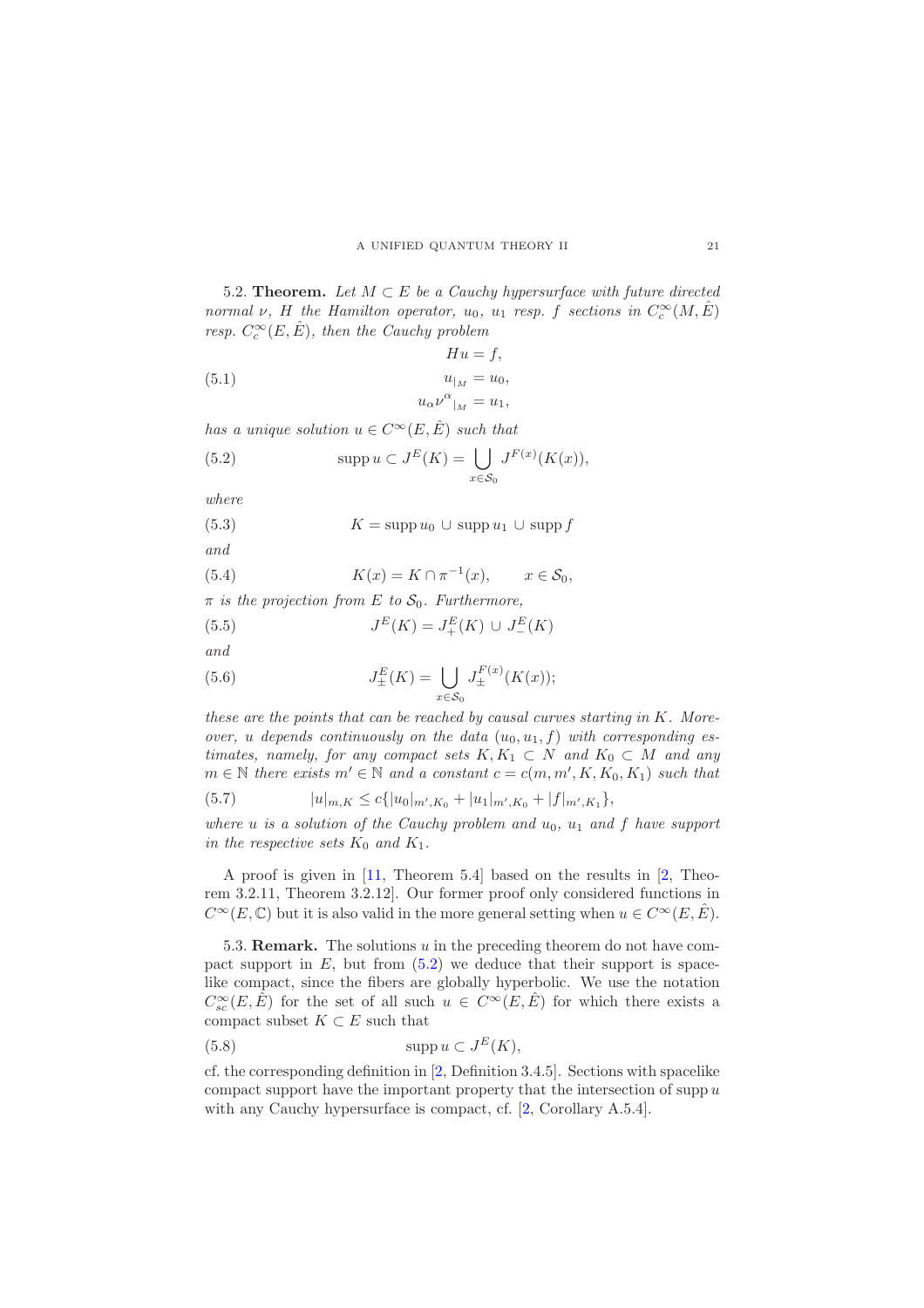The bosonic and fermionic components in the bundle  $\hat{E}$  have been treated equally so far. However, in order to achieve a second quantization we have to define a CCR representation for the bosonic and a CAR representation for the fermionic part. Therefore, let us split the fiber  $\hat{\mathcal{F}}$  into a direct sum

(5.9) 
$$
\hat{\mathcal{F}} = \hat{\mathcal{F}}_{\text{base}} \oplus \hat{\mathcal{F}}_{\text{ferm}}
$$

which is also an orthogonal sum for the scalar product in  $(4.79)$  on page [18.](#page-17-2) The bundle  $\hat{E}$  splits accordingly

(5.10) 
$$
\hat{E} = \hat{E}_{\text{base}} \oplus \hat{E}_{\text{ferm}} \equiv \hat{E}_1 \oplus \hat{E}_2,
$$

where all bundles have the common base space E. The bundles  $\hat{E}_i$  are invariant under the Hamilton operator  $H$ , i.e., a solution  $u$  of the Wheeler-DeWitt equation can be written in the form

$$
(5.11) \t\t u = u_1 \oplus u_2,
$$

where each  $u_i \in C_{sd}^{\infty}(E, \hat{E}_i)$  satisfies the equation

(5.12) Hu<sup>i</sup> = 0.

From Theorem [5.2](#page-20-1) we deduce that there exist the advanced and retarded Green distributions  $G_+$  and  $G_-$  for H such that

(5.13) 
$$
G_{\pm}: C_c^{\infty}(E, \hat{E}) \to C^{\infty}(E, \hat{E})
$$

<span id="page-21-2"></span>(5.14) 
$$
H \circ G_{\pm} = G_{\pm} \circ H|_{C_c^{\infty}(E,\hat{E})} = \mathrm{id}_{C_c^{\infty}(E,\hat{E})}
$$

<span id="page-21-0"></span>(5.15) 
$$
\operatorname{supp}(G_{+}u) \subset J_{+}^{E}(\operatorname{supp} u) \qquad \forall u \in C_{c}^{\infty}(E, \hat{E})
$$

and

<span id="page-21-1"></span>(5.16) 
$$
\text{supp}(G_{-}u) \subset J_{-}^{E}(\text{supp} u) \qquad \forall u \in C_{c}^{\infty}(E, \hat{E}).
$$

We note that the Dirac Hamiltonian  $H_D$  only acts in the fermionic case non-trivially. In  $\hat{E}_1$  there holds

$$
(5.17)\t\t\t H_D = 0
$$

by definition.

We shall first construct a CCR representation or a Weyl system for  $\hat{E}_1$ . For simplicity we refer to sections in  $C^{\infty}(E, \hat{E}_1)$  by using the symbols  $u, v$ , etc. dropping the index 1.

There are two ways to construct a Weyl system given a formally selfadjoint normally hyperbolic operator in a globally hyperbolic spacetime or, in our case, in the bundle E. One possibility is to define a symplectic vector space

<span id="page-21-3"></span>(5.18) 
$$
V = C_c^{\infty}(E, \hat{E}_1) / N(G),
$$

where  $G$  is the Green's distribution

(5.19) 
$$
G = G_{+} - G_{-}.
$$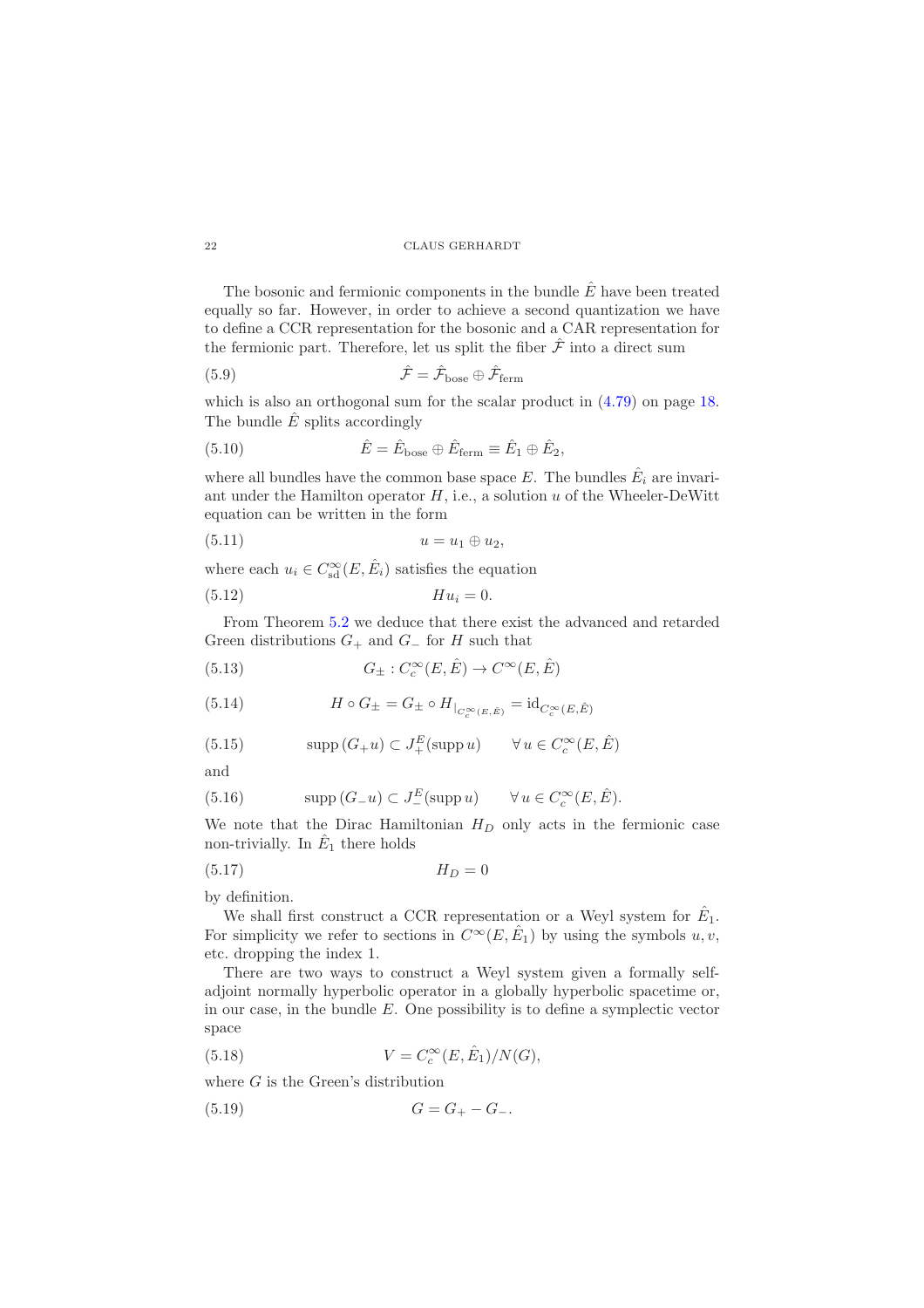Since

<span id="page-22-2"></span>
$$
(5.20)\t\t G^* = -G
$$

the bilinear form

<span id="page-22-1"></span>(5.21) 
$$
\omega = \int_{\mathcal{S}_0} \int_{\mathcal{F}} \langle u, Gv \rangle \qquad u, v \in V
$$

is skew-symmetric, non-degenerate by definition and hence symplectic, and then there is a canonical way to construct a corresponding Weyl system.

The second method is to use a Cauchy hypersurface to define a quantum field in Fock space. Let us start with this method keeping in mind that our bundle is a real vector bundle.

First we need the following lemma which was proved in [\[11,](#page-29-6) Lemma 6.1] when  $u, v$  are test functions but the proof is also valid in the more general case when  $u, v$  are sections with values in a vector space with a scalar product.

<span id="page-22-3"></span>5.4. **Lemma.** Let  $M$  be a Cauchy hypersurface in  $E$ , then

(5.22) 
$$
\int_{S_0} \int_{\mathcal{F}} \langle u, Gv \rangle = \int_{S_0} \int_M \{ \langle D_\nu(Gu), Gv \rangle - \langle Gu, D_\nu(Gv) \rangle \}
$$

for all  $u, v \in C_c^{\infty}(E, \hat{E}_1)$ , where  $\nu$  is the future normal to M and the scalar product is the standard scalar product in  $\hat{E}_1$ .

We now define the complex Hilbert space  $H_M$  which is used to construct the symmetric Fock space, namely, we set

(5.23) 
$$
H_M = L^2(M, \hat{E}_1) \otimes \mathbb{C}
$$

to be the complexification of the real vector space  $L^2(M, \hat{E}_1)$  with the complexified scalar product

(5.24) 
$$
\langle u, v \rangle_M = \int_{\mathcal{S}_0} \int_M \langle u, v \rangle_{\mathbb{C}},
$$

where  $\langle \cdot, \cdot \rangle_{\mathbb{C}}$  is the complexification of  $\langle \cdot, \cdot \rangle$  in  $\hat{\mathcal{F}}_1 \otimes \mathbb{C}$ .

We denote the symmetric Fock space by  $\mathcal{F}(H_M)$ . Let  $\Theta$  be the corresponding Segal field. Since  $G^* = -G$  we deduce from [\(5.15\)](#page-21-0), [\(5.16\)](#page-21-1) and Remark [5.3](#page-20-2)

(5.25) 
$$
G^*u_{|_M} \in C_c^{\infty}(M, \hat{E}_1) \subset H_M.
$$

We can therefore define

<span id="page-22-0"></span>(5.26) 
$$
\Phi_M(u) = \Theta(i(G^*u)_{|_M} - D_{\nu}(G^*u)_{|_M}).
$$

From the proof of [\[2,](#page-29-12) Lemma 4.6.8] we conclude that the right-hand side of  $(5.26)$  is an essentially self-adjoint operator in  $\mathcal{F}(H_M)$ . We therefore call the map  $\Phi_M$  from  $C_c^{\infty}(E, \hat{E}_1)$  to the set of self-adjoint operators in  $\mathcal{F}(H_M)$  a quantum field for  $H$  defined by  $M$ .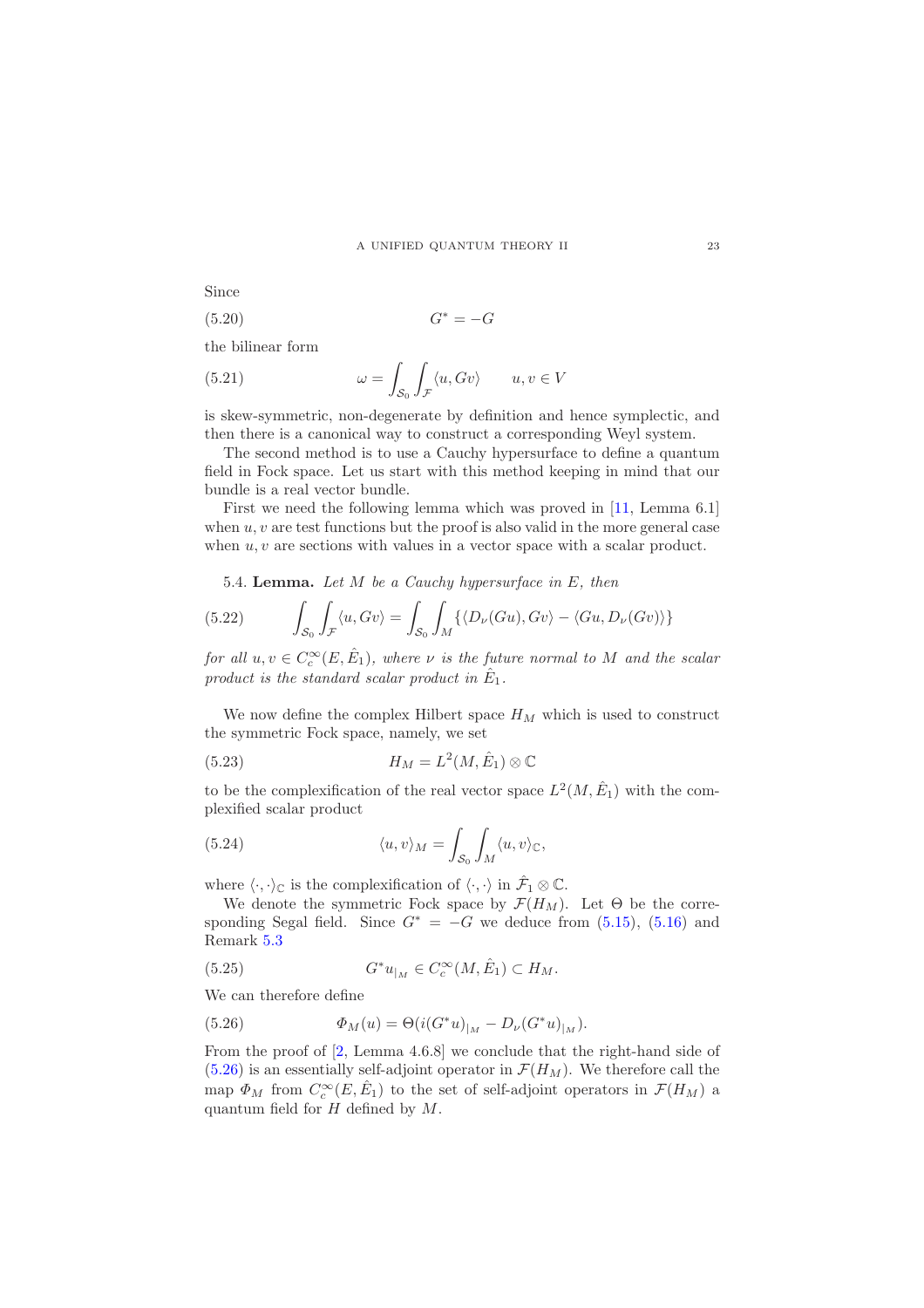5.5. Lemma. The quantum field  $\Phi_M$  satisfies the equation

$$
(5.27) \t\t H\Phi_M = 0
$$

in the distributional sense, i.e.,

(5.28) 
$$
\langle H\Phi_M, u \rangle = \langle \Phi_M, Hu \rangle = \Phi_M(Hu) = 0 \quad \forall u \in C_c^{\infty}(E, \hat{E}_1).
$$

Proof. In view of  $(5.14)$  there holds

(5.29) 
$$
G^*Hu = 0 \qquad \forall u \in C_c^{\infty}(E, \hat{E}_1).
$$

 $\Box$ 

With the help of the quantum field  $\Phi_M$  we shall construct a Weyl system and hence a CCR representation of the symplectic vector space  $(V, \omega)$  which we defined in  $(5.18)$  and  $(5.21)$ .

From [\(5.26\)](#page-22-0) we conclude the commutator relation

(5.30) 
$$
[\Phi_M(u), \Phi_M(v)] = i \operatorname{Im} \langle iG^*u - D_{\nu}(G^*u), iG^*v - D_{\nu}(G^*v) \rangle_M I,
$$

for all  $u, v \in C_c^{\infty}(E, \hat{E}_1)$ , cf. [\[3,](#page-29-13) Proposition 5.2.3], where both sides are defined in the algebraic Fock space  $\mathcal{F}_{\text{alg}}(H_M)$ .

On the other hand

<span id="page-23-0"></span>
$$
\operatorname{Im}\langle iG^*u - D_{\nu}(G^*u), iG^*v - D_{\nu}(G^*v)\rangle_M
$$
  
=  $-\operatorname{Im}\langle iG^*u, D_{\nu}(G^*v)\rangle_M - \operatorname{Im}\langle D_{\nu}(G^*u), iG^*v\rangle_M$   
(5.31)  

$$
= \int_{\mathcal{S}_0} \int_M \{\langle G^*u, D_{\nu}(G^*v)\rangle - \langle D_{\nu}(G^*u), G^*v\rangle\}
$$
  

$$
= \int_{\mathcal{S}_0} \int_{\mathcal{F}} \langle u, Gv\rangle
$$

in view of [\(5.20\)](#page-22-2) and [\(5.22\)](#page-22-3).

As a corollary we conclude

(5.32) 
$$
[\Phi_M(u), \Phi_M(v)] = i \int_{\mathcal{S}_0} \int_M \langle u, Gv \rangle I \quad \forall u, v \in C_c^{\infty}(E, \hat{E}_1).
$$

From [\[3,](#page-29-13) Proposition 5.2.3] and [\(5.31\)](#page-23-0) we immediately infer

<span id="page-23-1"></span>5.6. Theorem. Let  $(V, \omega)$  be the symplectic vector space in [\(5.18\)](#page-21-3) and  $(5.21)$  and denote by [u] the equivalence classes in V, then

$$
(5.33)\qquad W([u]) = e^{i\Phi_M(u)}
$$

defines a Weyl system for  $(V, \omega)$ , where  $\Phi_M(u)$  is now supposed to be the closure of  $\Phi_M(u)$  in  $\mathcal{F}(H_M)$ , i.e.,  $\Phi_M(u)$  is a self-adjoint operator. The Weyl system generates a C<sup>\*</sup>-algebra with unit which we call a CCR representation of  $(V, \omega)$ .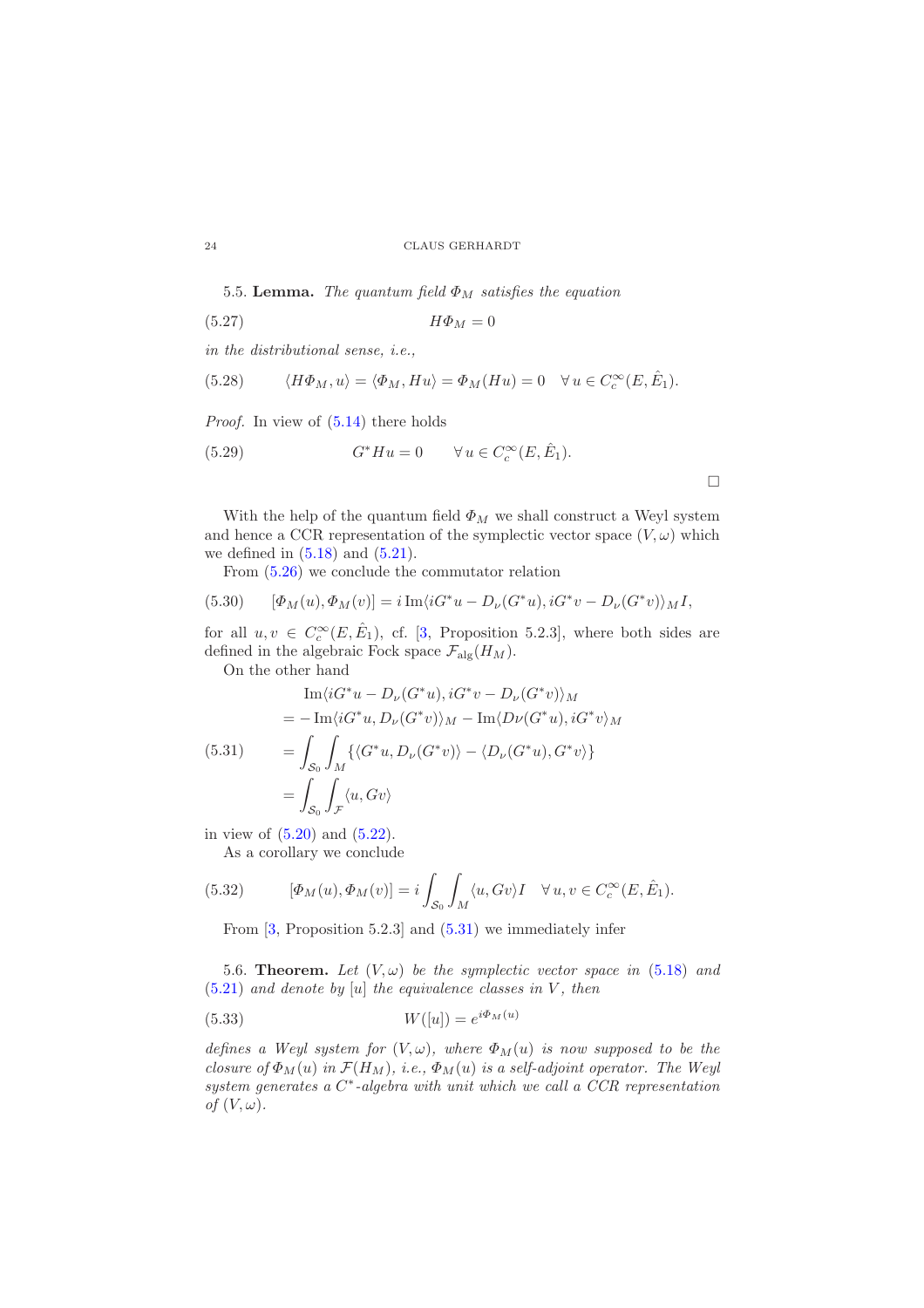<span id="page-24-1"></span>5.7. **Remark.** Since all CCR representations of  $(V, \omega)$  are  $*$ -isomorphic, where the isomorphism maps Weyl systems to Weyl systems, cf. [\[3,](#page-29-13) Theorem 5.2.8], this especially applies to the CCR representations corresponding to different Cauchy hypersurfaces  $M$  and  $M'$ , i.e., there exists a  $*$ -isomorphism T such that

(5.34) 
$$
T(e^{i\Phi_M(u)}) = e^{i\Phi_{M'}(u)} \qquad \forall [u] \in V.
$$

5.8. Lemma. The transformations A in Lemma [4.5](#page-18-0) on page [19](#page-18-0) are also symplectic transformations for the symplectic form  $\omega$  defined in [\(5.21\)](#page-22-1), i.e.,

(5.35) 
$$
\omega(u, v) = \omega(Au, Av) \qquad \forall u, v \in V.
$$

*Proof.* Let  $F_+$ ,  $F_-$  be the fundamental solutions of the hyperbolic operator H, where we suppress the dependence on a base point. Since A commutes with H it follows immediately from the definition of  $F_{\pm}$  that A also commutes with  $F_{\pm}$  and hence with  $G_{+}$ ,  $G_{-}$  and with G. The result is then due to the fact that A is also an isometry for the scalar product in  $(4.79)$  on page [18.](#page-17-2)  $\Box$ 

Let us conclude this section with the following important theorem:

5.9. Theorem. Let H and G be as above and define

(5.36) 
$$
N(H) = \{ u \in C_{\text{sc}}^{\infty}(E, \hat{E}) : Hu = 0 \},
$$

then

$$
(5.37) \t\t N(H) = R(G)
$$

and

$$
(5.38)\t\t N(G) = R(H),
$$

where  $R(G)$  resp.  $R(H)$  are the images of  $C_c^{\infty}(E, \hat{E})$  under the respective maps.

The proof of this theorem is an adaption of the proof of the corresponding result in  $[2,$  Theorem 3.4.7] when E is not a bundle but a globally hyperbolic manifold.

### 6. The CAR representation

<span id="page-24-0"></span>Let us now consider the fermionic bundle  $\hat{E}_2$ . Its fibers are the Graßmann algebra  $P$  which is also a complex Hilbert space with hermitian form

(6.1) 
$$
\langle u, v \rangle = \langle u, v \rangle_{\mathcal{P}}
$$

We fix a Cauchy hypersurface  $M \subset E$ , which is a subbundle and define the complex Hilbert space

(6.2) 
$$
\tilde{\mathcal{H}} = \tilde{\mathcal{H}}_M = L^2(M, \hat{M} \times \hat{M}),
$$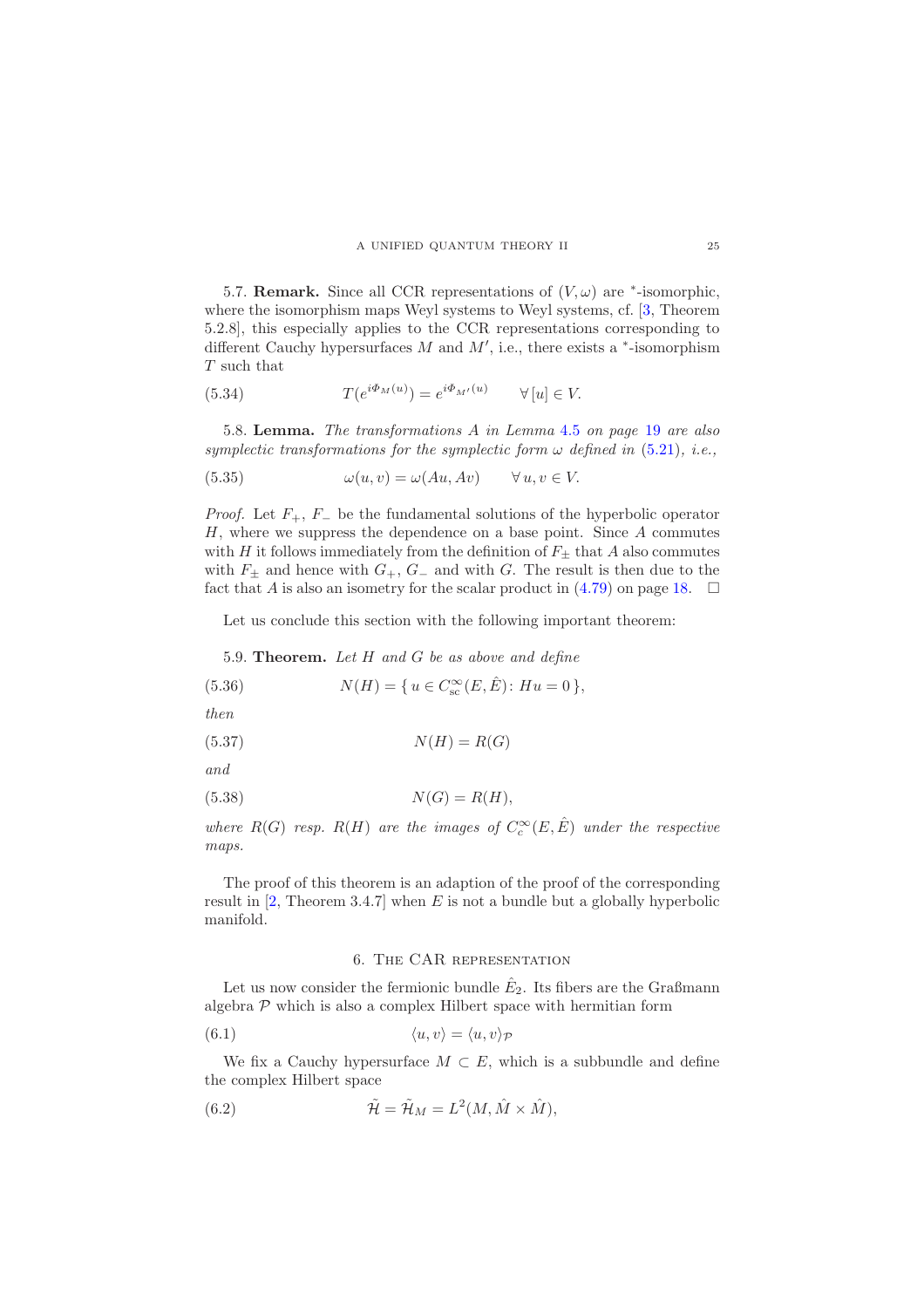where  $\hat{M}$  is the corresponding subbundle in  $\hat{E}_2$ . For elements  $u = (u_1, u_2)$ and  $v = (v_1, v_2)$  in  $\mathcal{H}_M$  the hermitian form is defined by

(6.3) 
$$
\langle u, v \rangle = \langle u, v \rangle_{\tilde{\mathcal{H}}_M} = \int_M (\langle u_1, v_1 \rangle_{\mathcal{P}} + \langle u_2, v_2 \rangle_{\mathcal{P}}).
$$

Let  $\mathcal{F}_{\text{ferm}}(\mathcal{H})$  be the Fermi Fock space generated by  $\tilde{\mathcal{H}}$  and let  $a(u)$  resp.  $a^*(u)$  be the corresponding annihilation resp. creation operators. These operators satisfy the anti-commutation rules

<span id="page-25-0"></span>(6.4) 
$$
{a(u), a(v)}_{+} = 0 \quad \forall u, v \in \tilde{\mathcal{H}}_M
$$

$$
{a^*(u), a^*(v)}_{+} = 0 \quad \forall u, v \in \tilde{\mathcal{H}}_M
$$

and

<span id="page-25-1"></span>(6.5) 
$$
\{a(u), a^*(v)\}_+ = \langle u, v \rangle \text{ id } \forall u, v \in \tilde{\mathcal{H}}_M.
$$

A CAR relation is a triple  $\{\mathcal{H}, \mathcal{A}(\mathcal{H}), b\}$ , where  $\mathcal{H}$  is a complex Hilbert space,  $\mathcal{A}(\mathcal{H})$  a unital C<sup>\*</sup>-algebra and b a complex antilinear map from H to  $\mathcal{A}(\mathcal{H})$ such that its values satisfy the anti-commutation rules  $(6.4)$  and  $(6.5)$ .

We define  $H$  to be the Hilbert space generated by

(6.6) {
$$
\{ (Gu_{|_M}, D_{\nu}Gu_{|_M}) : u \in C_c^{\infty}(E, \hat{E}_2) \} \subset L^2(M, \hat{M} \times \hat{M}),
$$

where  $\nu$  is the future directed normal to M, and b by

(6.7) 
$$
b(Gu_{|_M}) = a(Gu_{|_M}),
$$

where, by abusing the notation, we identified

(6.8) 
$$
Gu_{|_M} \equiv (Gu_{|_M}, D_{\nu}Gu_{|_M}).
$$

 $\mathcal{A}(\mathcal{H})$  is the C<sup>\*</sup>-algebra generated by the elements

(6.9) 
$$
\{b(Gu_{|_M}, b^*(Gu_{|_M}), \mathrm{id}\} \qquad u \in C_c^{\infty}(E, \hat{E}_2).
$$

The map

(6.10) 
$$
u \in C_c^{\infty}(E, \hat{E}_2) \to b(Gu_{|_M}),
$$

also denoted by b, such that

$$
(6.11)\qquad \qquad b(u) = b(Gu_{|_M})
$$

is a distribution.

6.1. Lemma. The map b is an antilinear distribution in  $C_c^{\infty}(E, \hat{E}_2)$ , or a distribution if we regard  $C_c^{\infty}(E, \hat{E}_2)$  as a real vector space. Moreover, b is a weak solution of the fermionic Wheeler-DeWitt equation

$$
(6.12) \t\t\t Hb = 0.
$$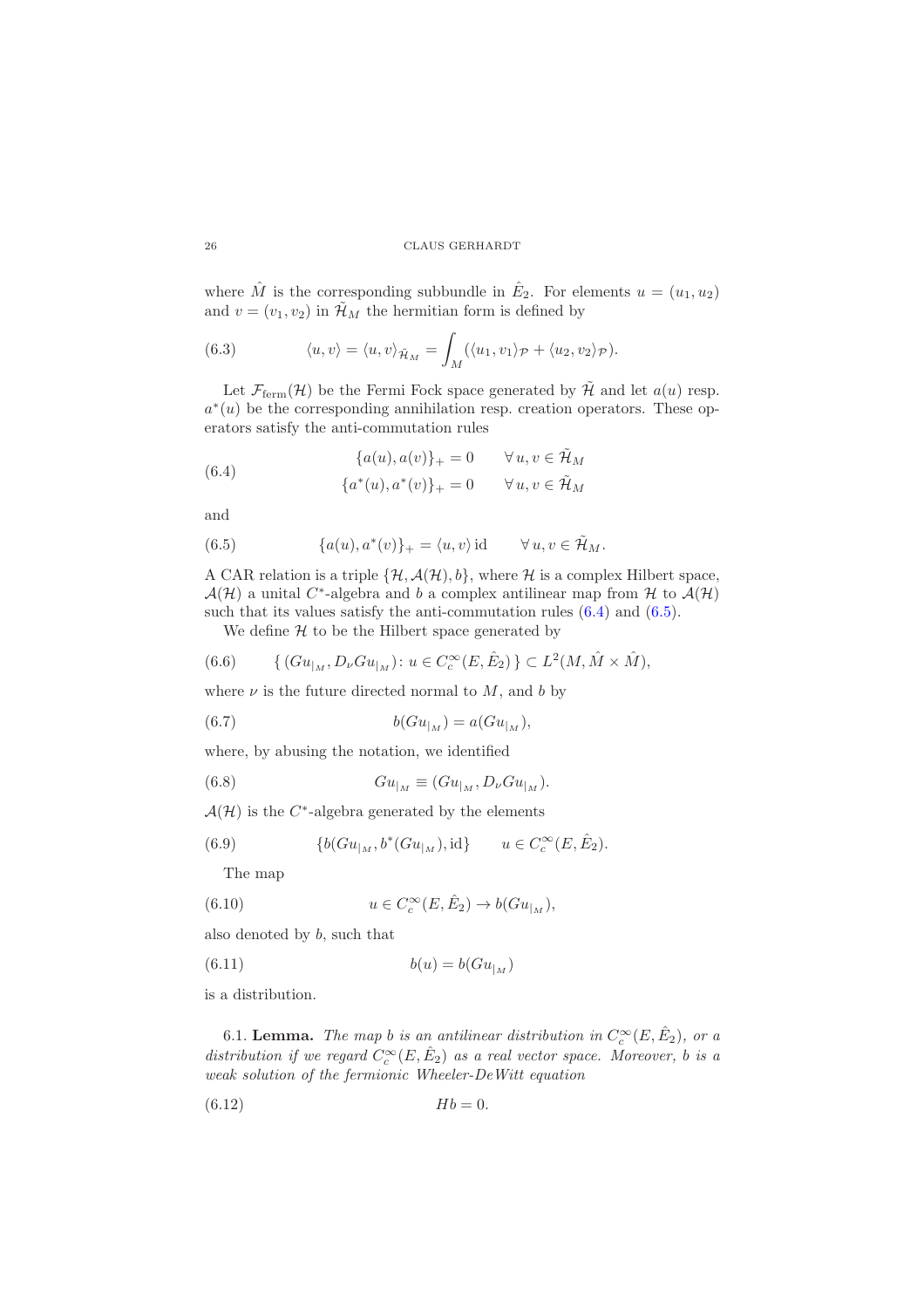Proof. Let us first prove that b is a distribution. We know that

$$
(6.13) \t\t\t Gu_{|_M} \t\t\t \wedge \t\t D_{\nu}Gu_{|_M}
$$

have compact support, even uniformly compact support if supp  $u$  is contained in a compact  $K \subset E$ . This statement is also valid for

$$
(6.14) \tG+u|M \t\wedge \tG-u|M
$$

and the corresponding normal derivatives.  $G_{+}u$  satisfies the hyperbolic equation

$$
(6.15) \t\t\t HG_+u = u
$$

with vanishing Cauchy conditions on a suitable Cauchy hypersurface, hence, for any compact subsets  $K, K' \subset E$  there exists an integer  $m \in \mathbb{N}$  and a constant  $c$  such that

(6.16) 
$$
\|G_+u_{|_M}\|_{K'}+\|D_\nu G_+u_{|_M}\|_{K'}\leq c|u|_{m,K} \quad \forall u \in \mathcal{D}_K(E,\hat{E}_2),
$$

where  $\mathcal{D}_K$  is the space of u's with support in K.

The same result is also valid for G−u and hence for

(6.17) 
$$
Gu = G_+ u - G_- u.
$$

This proves that *b* is a distribution.

By the definition of weak derivatives of a distribution we have

(6.18) 
$$
\langle Hb, u \rangle = b(Hu) = b(GHu_{|_M}) = b(0) = 0,
$$

since

(6.19) 
$$
GHu = 0 \qquad \forall u \in C_c^{\infty}(E, \hat{E}_2).
$$

The corresponding quantum field  $\Psi$  is defined by

(6.20) 
$$
\Psi(u) = \frac{1}{\sqrt{2}} (b(u) + b^*(u)) \qquad \forall u \in C_c^{\infty}(E, \hat{E}_2).
$$

 $\Psi(u)$  is self-adjoint and a weak solution of the fermionic Wheeler-DeWitt equation. It satisfies the anti-commutation rules

(6.21) 
$$
\{\Psi(u), \Psi(v)\}_+ = \text{Re}\langle Gu_{|_M}, Gv_{|_M}\rangle_M
$$

as one easily checks.

The full quantum field  $\hat{\phi}$  for the solutions of the Wheeler-DeWitt equation is defined by

$$
\hat{\Phi} = (\Phi, \Psi).
$$

 $\Box$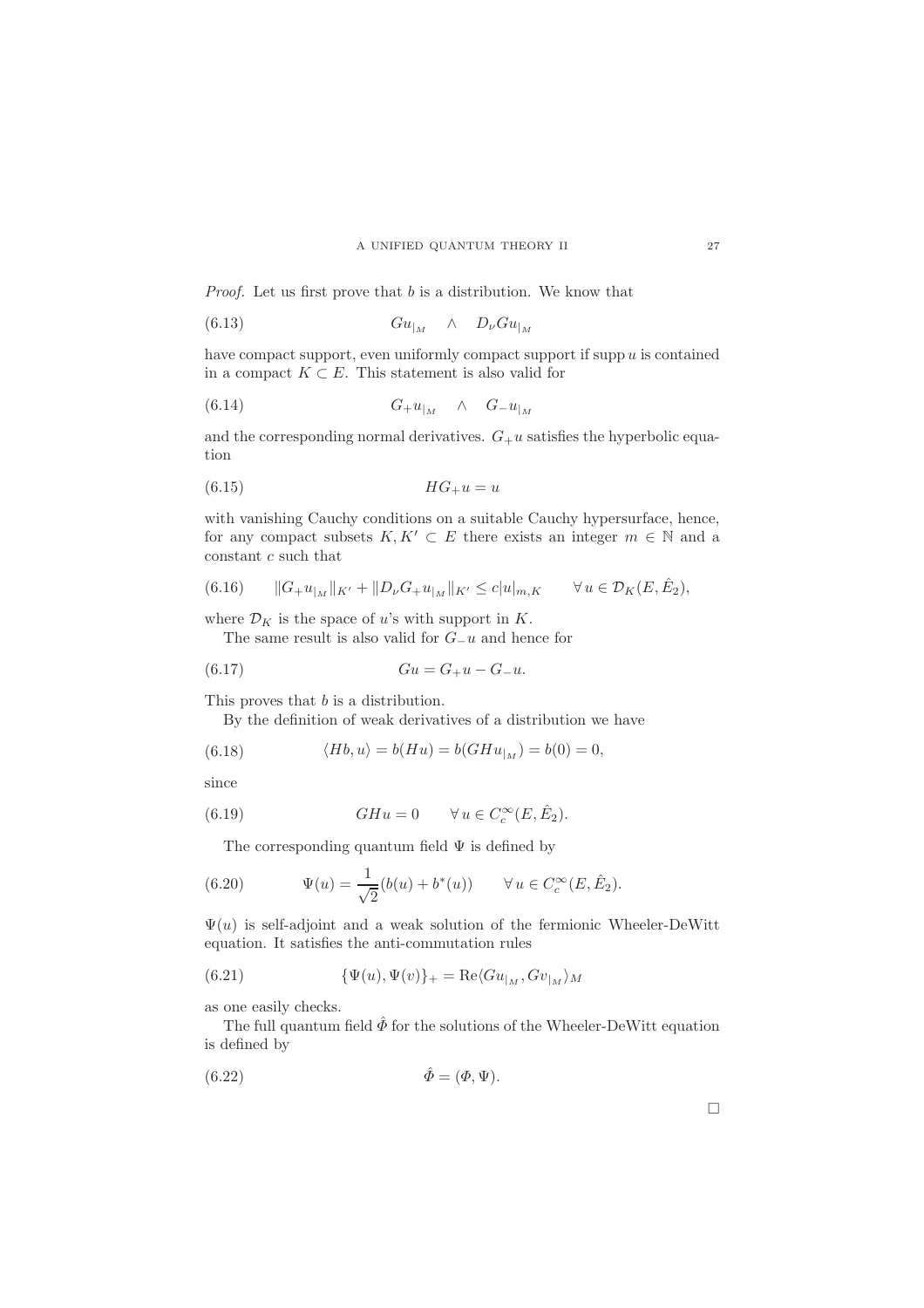#### 7. The Haag-Kastler axioms

<span id="page-27-0"></span>Dimock generalized in [\[7\]](#page-29-14) the Haag-Kastler axioms for local observables in Minkowski space by considering local observables in a general globally hyperbolic spacetime. Dimock's ideas can also be applied in the present situation. We first look at the bosonic case.

7.1. Definition. Let  $\emptyset \neq \Omega \subset E$  be an open relatively compact set and M a Cauchy hypersurface in E, then we define  $\mathcal{A}_M(\Omega)$  to be the C<sup>\*</sup>-algebra generated by

(7.1) 
$$
\{e^{i\Phi_M(u)} : u \in C_c^{\infty}(\Omega, \hat{E}_1)\}.
$$

We also define  $A_M$  to be the  $C^*$ -algebra generated by

(7.2) 
$$
\{e^{i\Phi_M(u)} : u \in C_c^{\infty}(E, \hat{E}_1)\}.
$$

Finally, we define

(7.3)  $\Lambda = \{ \Omega \subset E : \emptyset \neq \Omega \land \Omega \text{ open and relatively compact} \}.$ 

7.2. **Remark.** Let  $M$ ,  $M'$  be two Cauchy hypersurfaces in  $E$  and

$$
(7.4) \t\t T: \mathcal{A}_M \to \mathcal{A}_{M'}
$$

the <sup>∗</sup> -isomorphism in Remark [5.7](#page-24-1) on page [25,](#page-24-1) then

(7.5) 
$$
T(\mathcal{A}_M(\Omega)) = \mathcal{A}_{M'}(\Omega) \quad \forall \Omega \in \Lambda.
$$

The collection

$$
(7.6) \qquad \{ \mathcal{A}_M(\Omega; \Omega \in \Lambda \}
$$

forms a *net* of subalgebras of  $\mathcal{A}_M$  as defined in [\[12,](#page-29-15) Definition 2].

Dimock considered these nets of local algebras in case when  $E$  is a globally hyperbolic spacetime and listed five axioms satisfied by them. Four of the axioms are also valid in the present situation and will be described subsequently. The fifth, the so-called covariance axiom, is a bit more difficult to translate. The bundles and the operators are certainly covariant with respect to coordinate and gauge transformations, but the covariance axiom postulates that an isometry of the underlying spacetime should induce an isomorphism of the local algebras. At the moment we do not know how to translate this axiom.

We shall now list the four axioms for a fixed Cauchy hypersurface  $M \subset E$ .

7.3. Axiom 1 The family  $\{ \mathcal{A}_M(\Omega : \Omega \in \Lambda \}$  forms a net of local observables, i.e.,

$$
(7.7) \t\t\t \Omega \subset \Omega' \implies \mathcal{A}_{\Omega} \subset \mathcal{A}_{\Omega'}
$$

and  $A_M$  is the closure of

$$
\bigcup_{\Omega \in \Lambda} \mathcal{A}_M(\Omega).
$$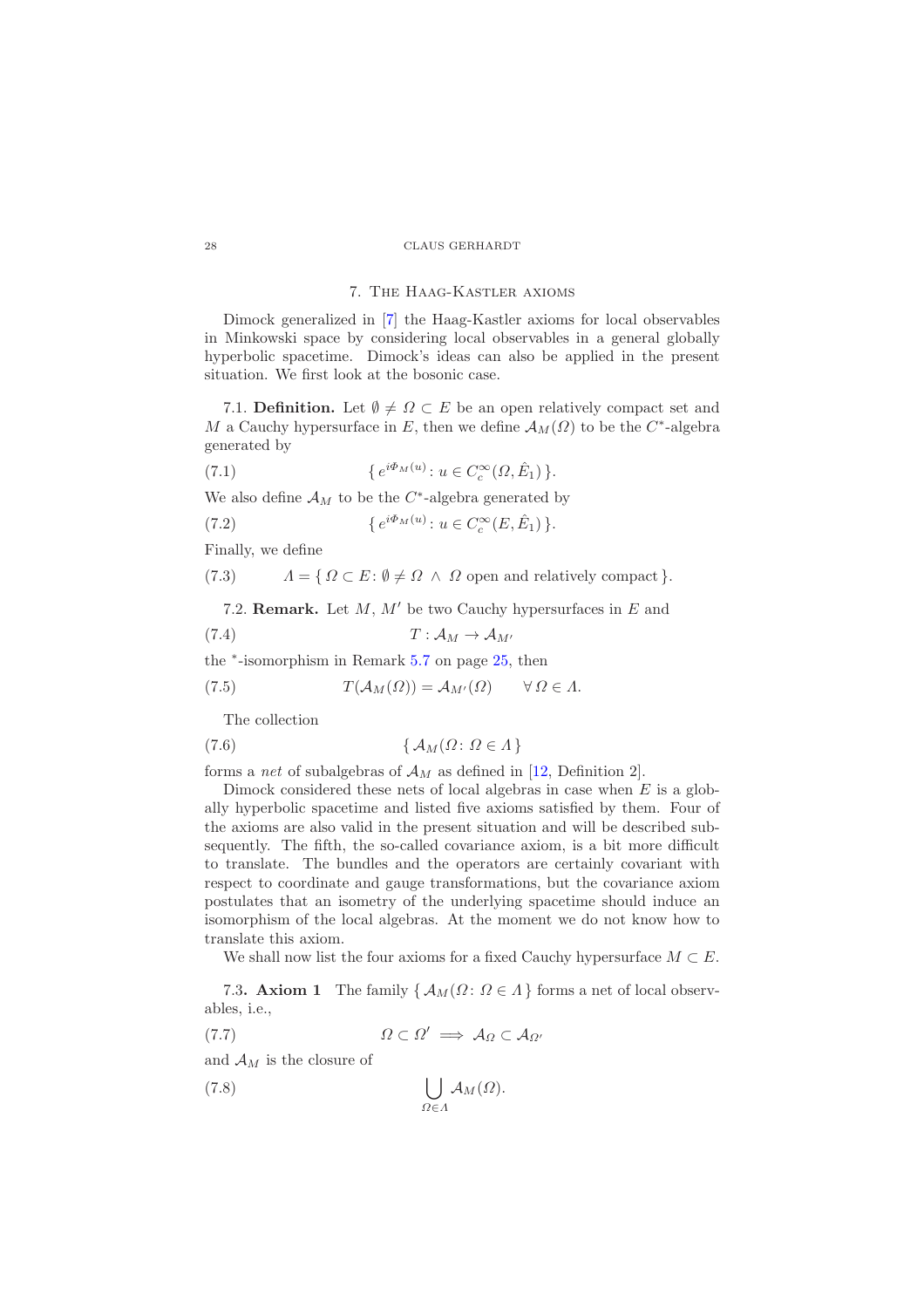This axiom is certainly satisfied as well as

7.4. Axiom 2 (Primitivity)  $\mathcal{A}_M$  is primitive, i.e., it has a faithful irreducible representation.

7.5. Axiom 3 (First causality) If  $\Omega$  is spacelike separated from  $\Omega'$ , then

(7.9) 
$$
[\mathcal{A}_M(\Omega), \mathcal{A}_M(\Omega')] = 0.
$$

Spacelike separated means that there is no causal curve joining a point in  $\Omega$ to a point in  $\Omega'$ .

This axiom is also satisfied since we deduce from [\(5.15\)](#page-21-0), [\(5.16\)](#page-21-1) on page [22,](#page-21-1) Theorem [5.6](#page-23-1) on page [24](#page-23-1) and the properties of a Weyl system

(7.10) 
$$
W([u])W([v]) = W([u] + [v]) = W([v])W([u])
$$

for all  $(u, v) \in C_c^{\infty}(\Omega, \hat{E}_1) \times C_c^{\infty}(\Omega', \hat{E}_1)$ .

7.6. Axiom 4 (Second causality) If  $\Omega$  is causally dependent on  $\Omega'$ , then (7.11)  $\mathcal{A}_M(\Omega) \subset \mathcal{A}_M(\Omega').$ 

 $\Omega$  is said to be causally dependent on  $\Omega'$  if there exists a Cauchy hypersurface M' such that every endless causal curve through  $p \in \Omega$  intersects  $M' \cap \Omega'$ . Hence, if  $u \in C_c^{\infty}(\Omega, \hat{E})$ , then

(7.12) 
$$
\mathrm{supp}(Gu) \cap M' \subset J^E(\mathrm{supp}\, u) \cap M' \subset \Omega'.
$$

From the arguments in [\[7,](#page-29-14) p. 226] we then deduce that there exists  $v \in$  $C_c^{\infty}(\Omega')$  such that

$$
(7.13)\t\t\t Gu = Gv
$$

and we conclude

(7.14) Φ<sup>M</sup> (u) = Φ<sup>M</sup> (v)

and therefore

$$
(7.15) \t\t \t\t \mathcal{A}_M(\Omega) \subset \mathcal{A}_M(\Omega').
$$

Dimock only considered the Klein-Gordon operator but his arguments are valid for any self-adjoint normally hyperbolic operator.

In the fermionic case the four axioms are also valid, where in Axiom 3 the commutation brackets have to be replaced the anti-commutation braces. The proofs are almost identical. In case of Axiom 3 we observe that

(7.16) 
$$
\{\Psi(u), \Psi(v)\}_+ = \text{Re}\langle Gu_{|_M}, Gv_{|_+}\rangle_M = 0,
$$

if  $u \in C_c^{\infty}(\Omega, \hat{E}_2)$  and  $v \in C_c^{\infty}(\Omega', \hat{E}_2)$ , while in the other cases the proofs are literally identical.